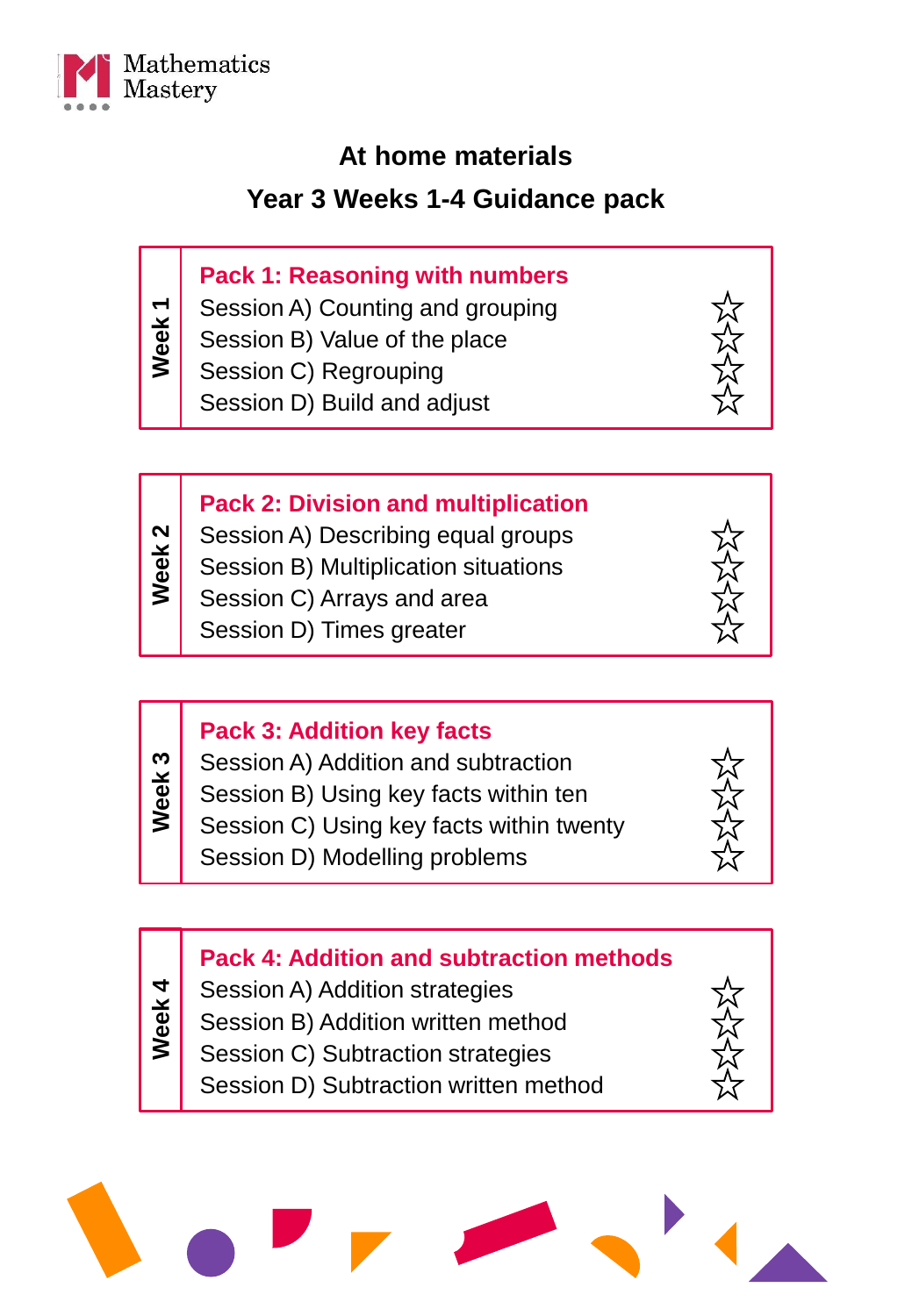

### **Timing**

Each session is 30 minutes 20 minute Talk Task and 10 minute independent activity

### **Session guidance**

Get **them** talking and grow their language.

Get **them** to use equipment, manipulatives, models and images to show and explain.

Challenge **them** to think mathematically. Use the Prompts for Thinking listed below to help them to build up habits in the way they think about mathematical situations.



#### **Reason it**

Explain how you know. Focus on reasons rather than answers. What could you say, do, draw or write to help someone else understand?



#### **Generate examples and non-examples**

If true, give examples to support your answer.

What are the important features? What features are not important (e.g. colour)?



#### $123$ **. . .**  $132$  $213$  $231$  $312$ ...  $321$





### **Find all possibilities**

If false, give a counter example.

**True or false?**

Have you found all the possible answers? How do you know? Did you work systematically?

### **What's the same? What's different?**

Compare and contrast and look for connections. How many different answers can you give?

#### **Always, sometimes or never true?**

Give examples to show if the statement is always, sometimes or never true. How do you know?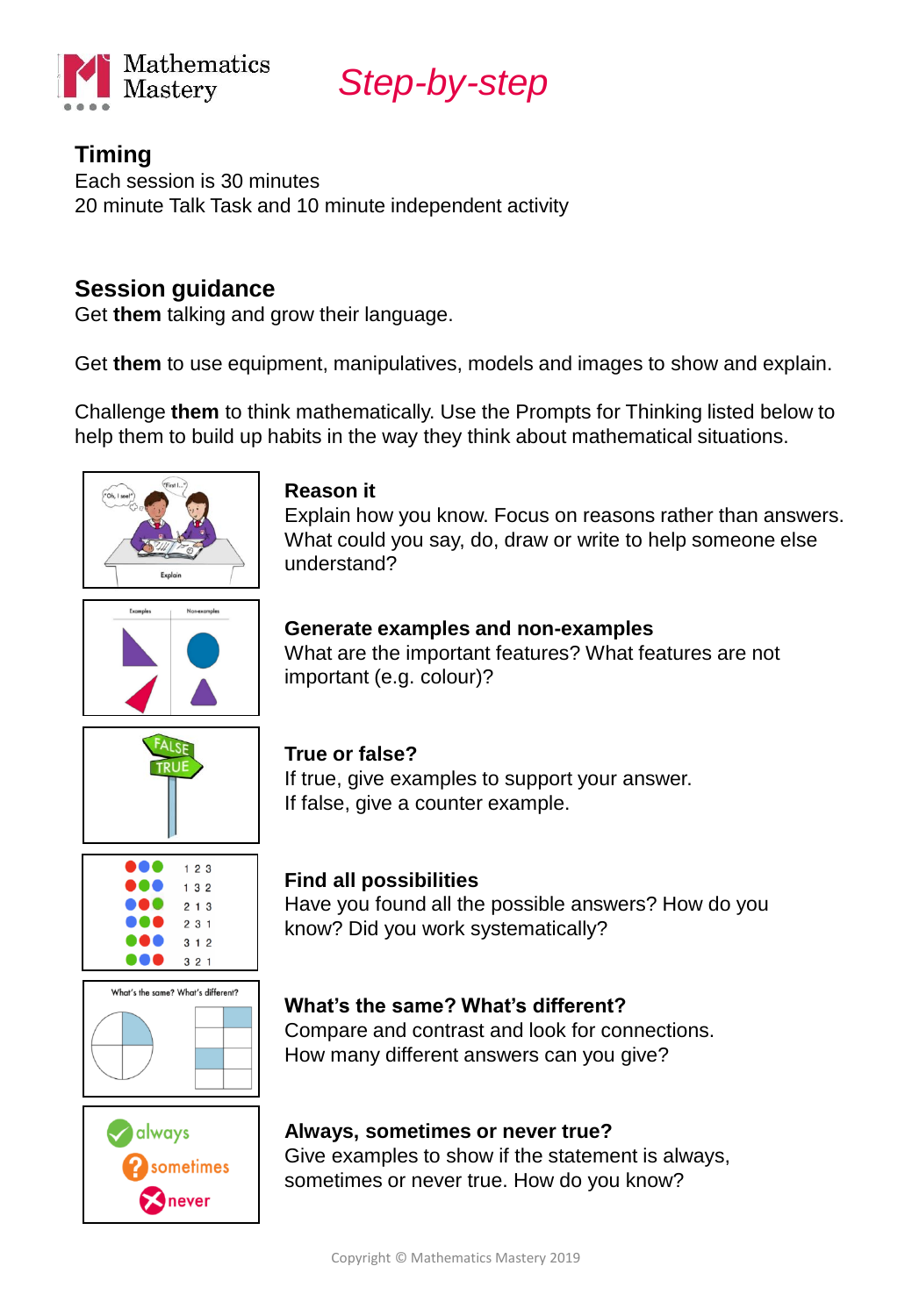

**Pack 1:** Reasoning with number

**Session A:** Counting and grouping

**Resources needed:** Dienes thousands, hundreds, tens and ones

The purpose of this session is to get pupils talking and thinking about numbers, what they can mean and how we write them. You want to explore what pupils understand about how our number system works.

#### **Talk Task**

Use the images to discuss numbers and think about where and why they are used. Is it to count, measure, label, order, …? Encourage pupils to include their own examples.

Ask pupils to think about how they would try to work out how many people there are in the school (adapt to a familiar place with lots of people if this isn't suitable for your setting). Going through the process of thinking about this will probably involve grouping the people in some way rather than thinking about each individual, e.g. there are teachers, there are children in each class,....

Connect this experience of grouping things in order to count them with the way we write numbers. Our number system uses grouping. Discuss what they know about our number system and how it works. We use 10 digits and with them we can write any number you can think of!

Ask pupils to count from zero and show with Dienes. When they reach ten what do they do? Continue to the number 13 and ask pupils to write the number down. How can we use the Dienes blocks to show what the digits mean? The blocks allow you to see the relationship between each place in the number system. That ten ones is equal to one ten. That ten tens is equal to one hundred.

Count and build from 88 to 111. Stop every now and again and think about how to record the number you are on in digits and written words. Connect the abstract digits to the Dienes and the spoken sounds.

Count in steps of 1, 10 or 100 from different starting points both forwards and backwards.

#### **Activity**

The activity prompts connection of different representations of number that focus on place value understanding. Pupils complete a table showing a number with digits, words and Dienes. They then consider counting in steps of ten starting from 56.



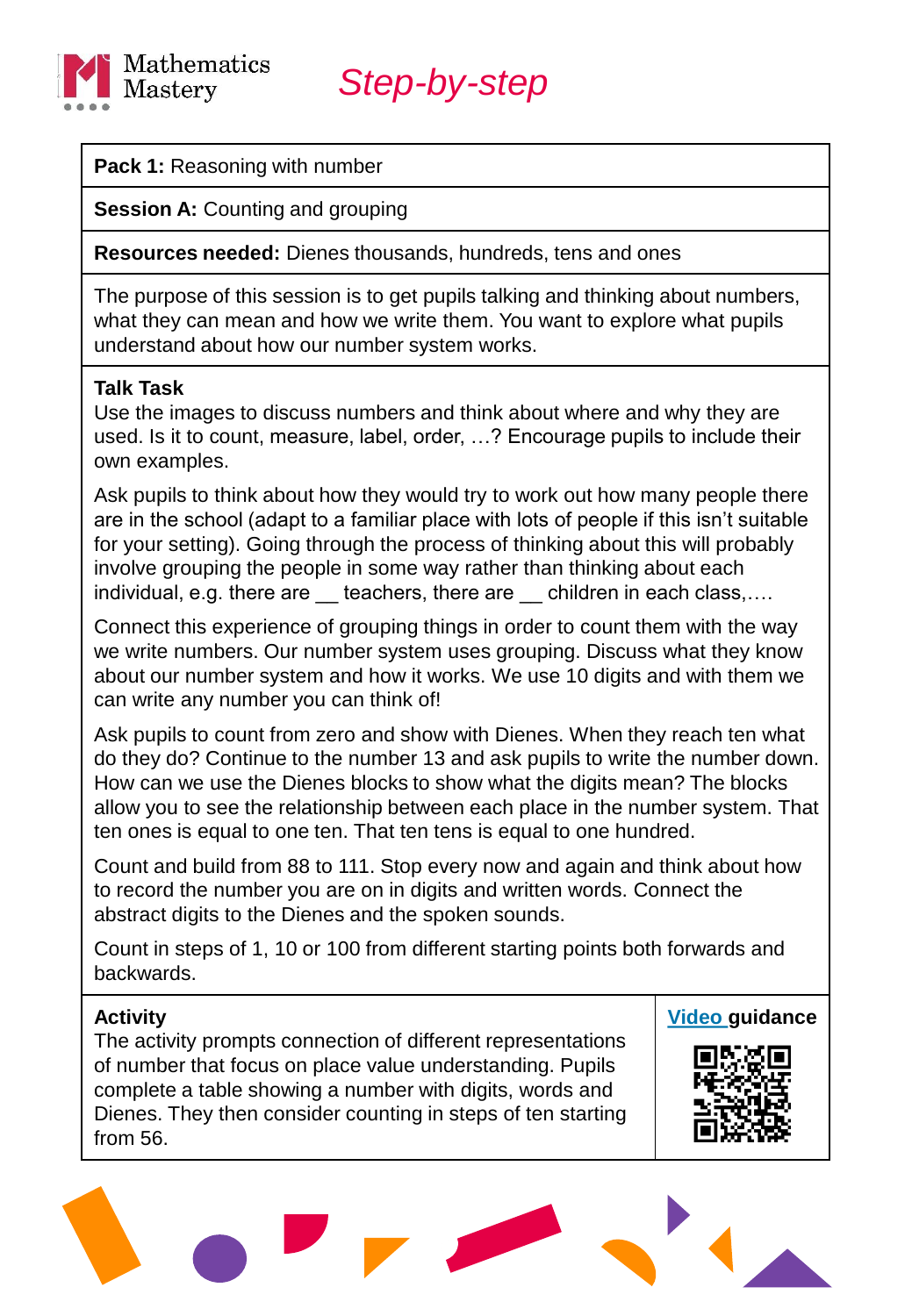# Pack 1 Session A **Activity**: Counting and grouping

- *Answers*
- 1) Complete the table to show each number with Dienes and in words.



2) If you count in steps of 10 starting at 56, will you say these numbers? Tick the ones you will say. What other numbers would you say?



Copyright © Mathematics Mastery 2019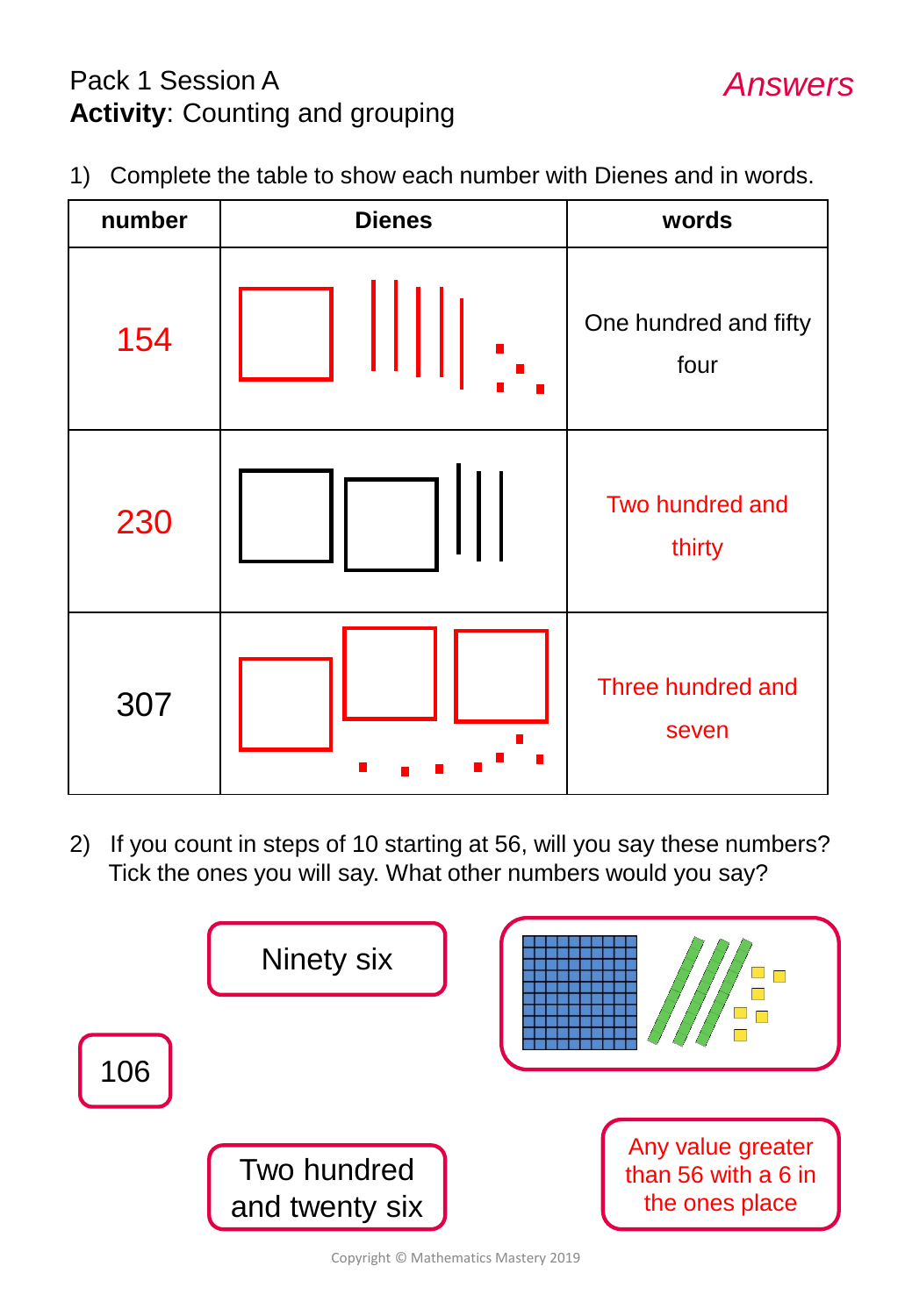

#### **Pack 1**: Reasoning with number

**Session B: Value of the place** 

**Resources needed:** Dienes hundreds, tens and ones. Small pieces of paper.

The purpose of this task is to get pupils think about the fact that we use a place value number system: that the same digit can have a different value if it is in a different place.

#### **Talk Task**

Use three digits to explore how many different numbers can be made.

Examples are provided on the Talk Task sheet to prompt discussion. Build each number with Dienes, draw pictures of the Dienes and choose some numbers to write in words.

It would be useful to be able to write each number on small pieces of paper so they can be moved around, compared and ordered.

Explore 1-digit, 2-digit numbers and then 3-digit numbers. *How might we know if we have made all the possible numbers?*

Challenge pupils to think about how to explain that they have found them all. Encourage pupils to place them in order or group them by their starting (or first) digit to help convince themselves and you that there are no more options.

13, 14, 31, 34, 41, 43, 134, 143, 314, 341, 413, 431

Having made different numbers with the same digits, discuss and compare them focusing on how the value of the digit is different if it is in a different place.

*In the number 134, the digit 4 has a value of 4 ones. In the number 143, the digit 4 has a value of 4 tens. In 413, the digit 4 has a value of 4 hundreds.*

Sort the numbers in different ways. For example, odd and even, greater than 200 and less than 200, etc.

Extend the task by introducing a zero and exploring the options for the numbers that can be made.

#### **Activity**

The activity sheet guides students through similar experiences of using digits to write numbers and generating examples and non-examples of numbers with a given description.



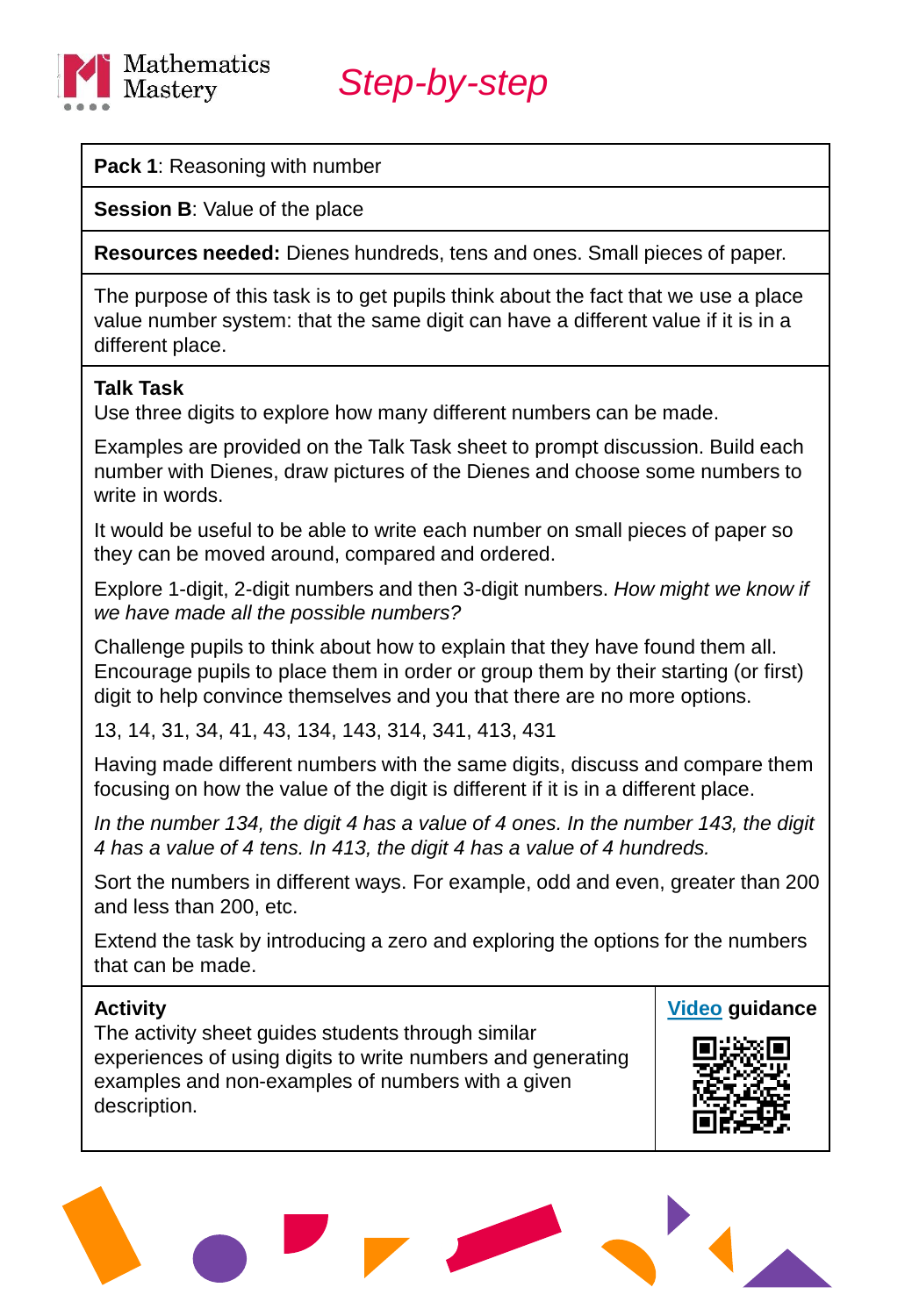## Pack 1 Session B **Activity**: The value of the place

1) Use these digits to create numbers for each of the properties



- 
- b) A number greater than 300
- c) An even number
- d) A number that you can show with 7 Dienes blocks
- e) An odd number



*Answers*

### 2) There are many ways to complete

|                                                                       | <b>Examples</b> | Non-examples |
|-----------------------------------------------------------------------|-----------------|--------------|
| A number with 4 tens<br>that is greater than<br>500                   | 1420<br>3456    | 1320<br>425  |
| An even number with<br>3 hundreds                                     | 346<br>346      | 325<br>458   |
| A number with 6 ones<br>that is greater than<br>100 but less than 200 | 106<br>196      | 195<br>206   |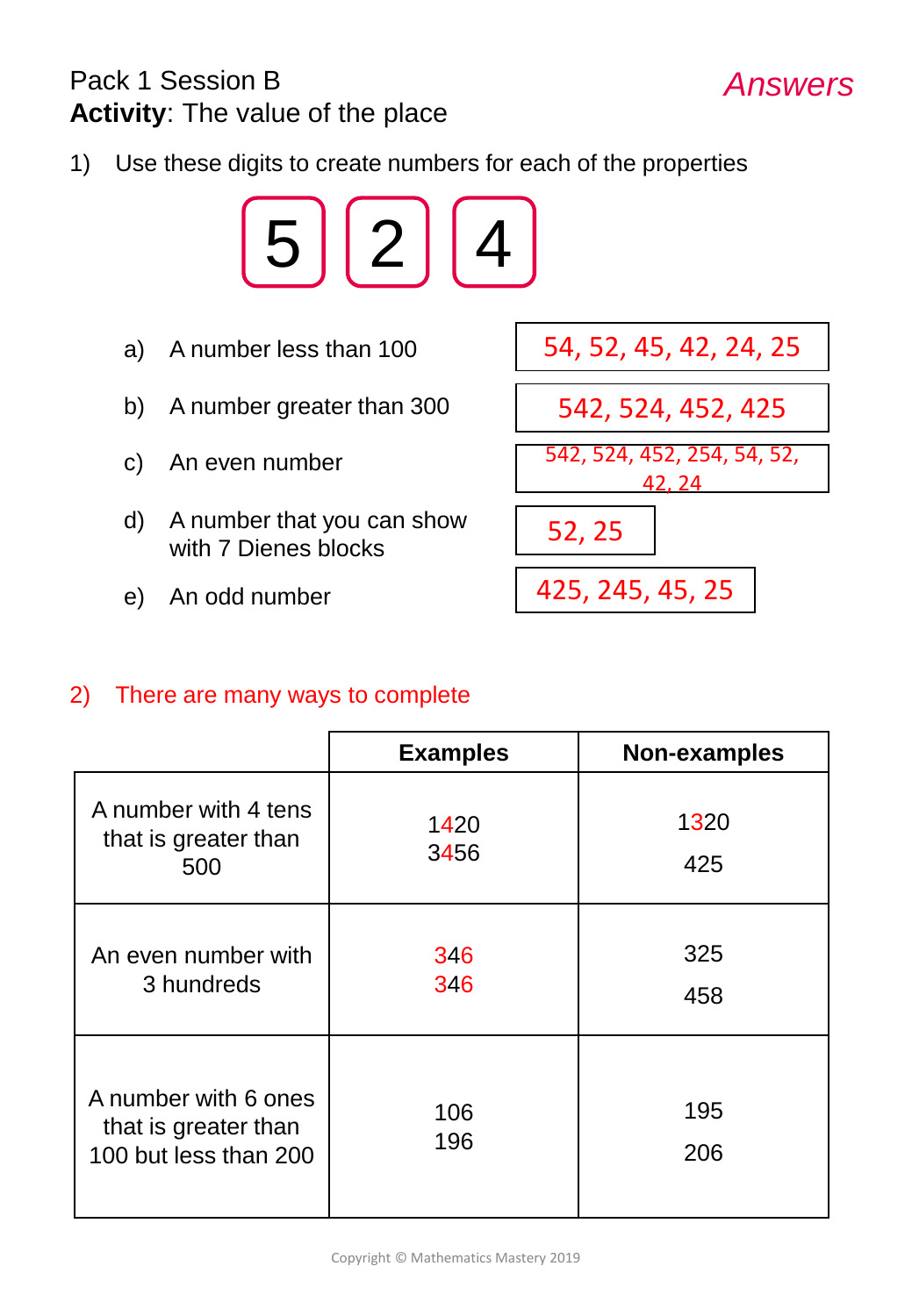

#### **Pack 1:** Reasoning with number

**Session C:** Regrouping

**Resources needed:** Dienes (at least 2 hundreds, 13 tens, 13 ones)

The purpose of this session is to explore different ways the same number can be grouped. Being able to see numbers in lots of different ways supports being able to calculate flexibly.

#### **Talk Task**

There is a lot of information on the Talk Task sheet so fold it and look at each set of coins in turn. Discuss the relationships between the coins: that ten 1p coins is 10p, that £1 is the same as 100p or ten 10p coins.

For each set of coins, write down the value of each coin type in pence, discussing how you know and building models with Dienes to show and explain.

- $100p + 110p + 3p$
- $200p + 13p$
- $100p + 100p + 13p$

Connect this experience to understanding our number system: that 10 ones is equal to 1 ten and that 10 tens is equal to 1 hundred.

Having looked at each set of coins, take time to look at them together and think about what is the same and what is different. Encourage pupils to think of as many different answers as they can.

The three sets of coins all have the same value of 213 pence or £2.13. None of these is the most efficient way of showing 213 pence. Ask pupils to show 213 pence with the fewest number of coins. Notice how it matches the written number with 2 hundreds, 1 ten and 3 ones

Extend the activity by thinking about other ways the number 213 can be grouped and calculations that can be written.

#### **Activity**

The activity sheet starts with the challenge of matching representations of three different numbers. Then pupils complete empty boxes in calculations. There are lots of patterns to find and extend within this task and you can encourage pupils to look for these. They should create more examples for each number. Extend the activity by selecting other numbers to explore.

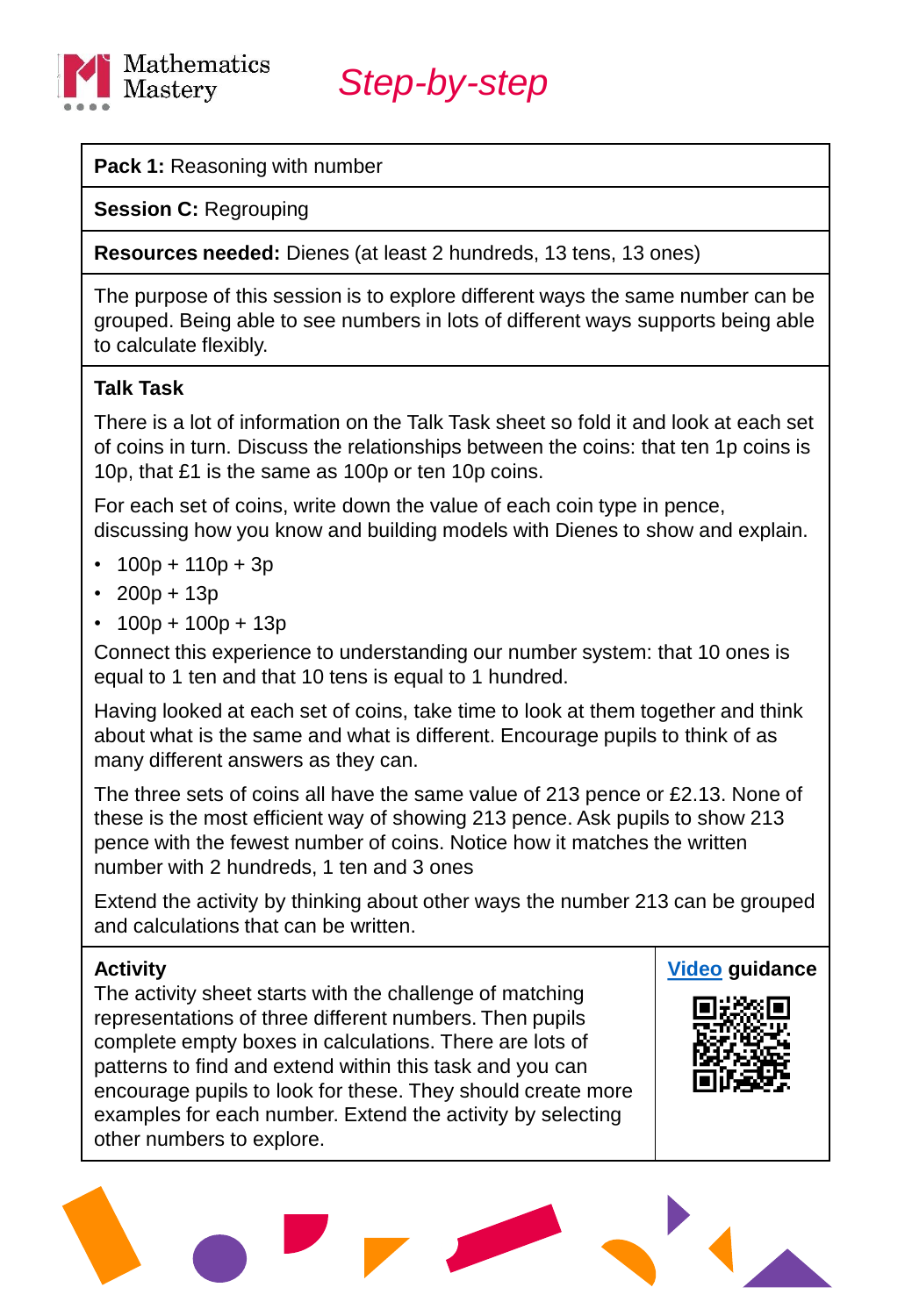# Pack 1 Session C **Activity**: Regrouping

1) Match the representations



2) Fill in the blanks to show each number in different ways. How many more can you think of?

| 168             | 84        | 42        |
|-----------------|-----------|-----------|
| $100 + 60 + 8$  | $80 + 4$  | $40 + 2$  |
| $100 + 50 + 18$ | $60 + 24$ | $30 + 12$ |
| $100 + 40 + 28$ | $50 + 34$ | $20 + 22$ |
|                 | $51 + 33$ | $21 + 21$ |
| $90 + 70 + 8$   |           |           |
| $90 + 60 + 18$  | $30 + 54$ | $10 + 32$ |
| $90 + 50 + 28$  | $20 + 64$ | $33 + 9$  |
|                 | $10 + 74$ |           |

 $80 + 80 + 8$ 

Copyright © Mathematics Mastery 2019

*Answers*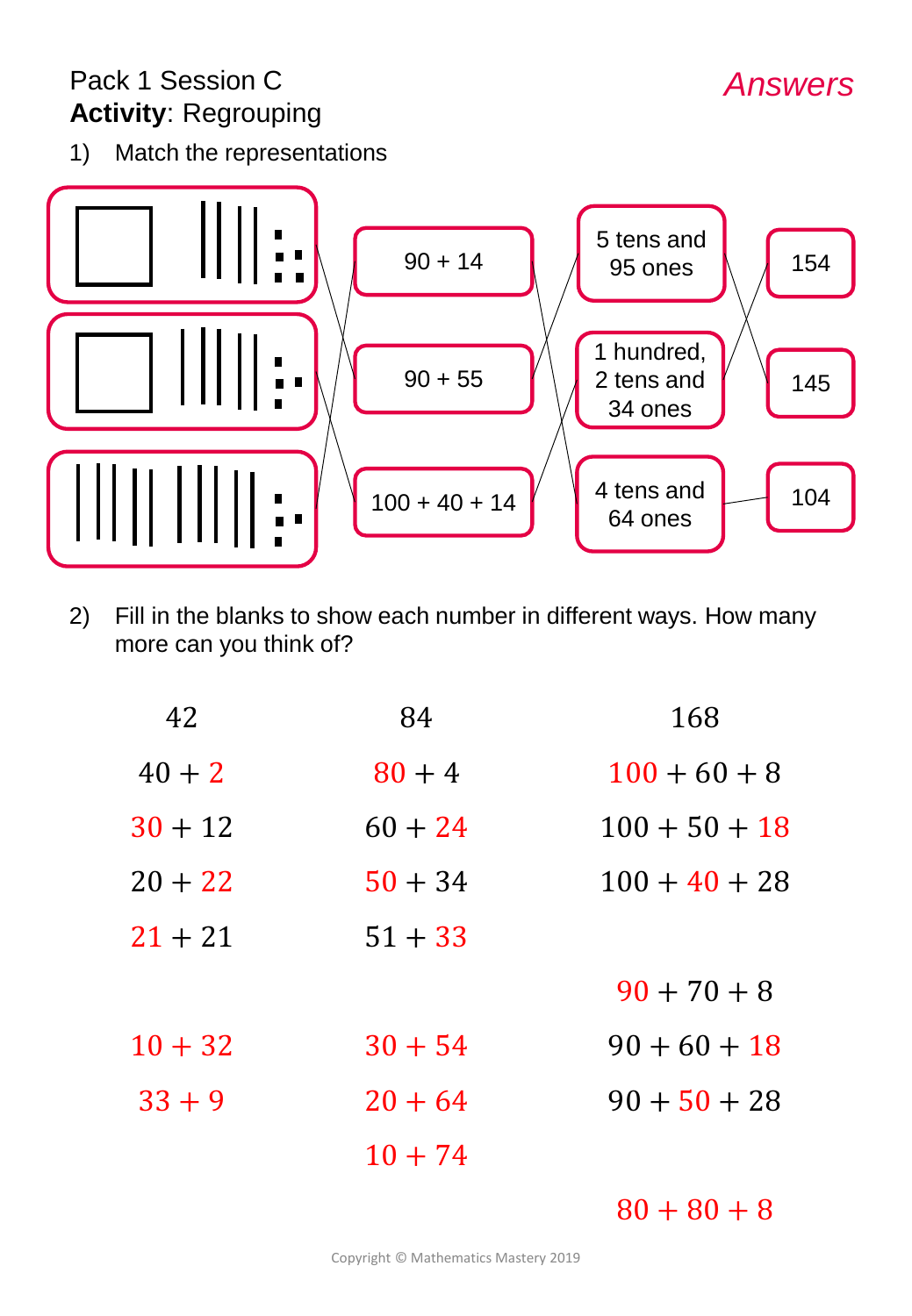

**Pack 1:** Reasoning with number

**Session D:** Build and adjust

**Resources needed:** Dienes, 10 ones, 10 tens, 10 hundreds and 1 thousand

The purpose of this session is to play with numbers and think about what can and cannot happen when you restrict or adjust.

#### **Talk Task**

Use exactly ten Dienes blocks to build numbers and explore the different numbers that can be shown with 10 blocks. Choose from ones, tens or hundreds and extend to thousands if appropriate.

Record the numbers and images of the numbers. There are plenty of opportunities for finding and extending patterns when generating examples.

Remember to include non-examples by discussing the numbers that cannot be shown with exactly ten blocks.

Having generated lots of examples, choose a few examples and think about what could happen if you adjust the model. Add one more block and explore possible outcomes. Take away a block and explore possible outcomes.

Draw attention to which digits change and how they change to connect to the next section.

Discuss and explore how the digits change when 10 is added to a number. Which digit will always change, which will never change and which will sometimes change? Create examples to support conclusions.

*The digit in the ones place will never change.*

*The digit in the tens place will always change.*

*The digit in the hundreds place will sometimes change.*

### **Activity** The activity sheet guides students through similar tasks of creating numbers with five Dienes blocks and thinking about how the digits change when one is added. *The digit in the ones place always changes. The digit in the tens place sometimes changes.* **[Video](https://vimeo.com/331961261/c84fe6a9da) guidance**

*The digit in the hundreds place sometimes changes.*

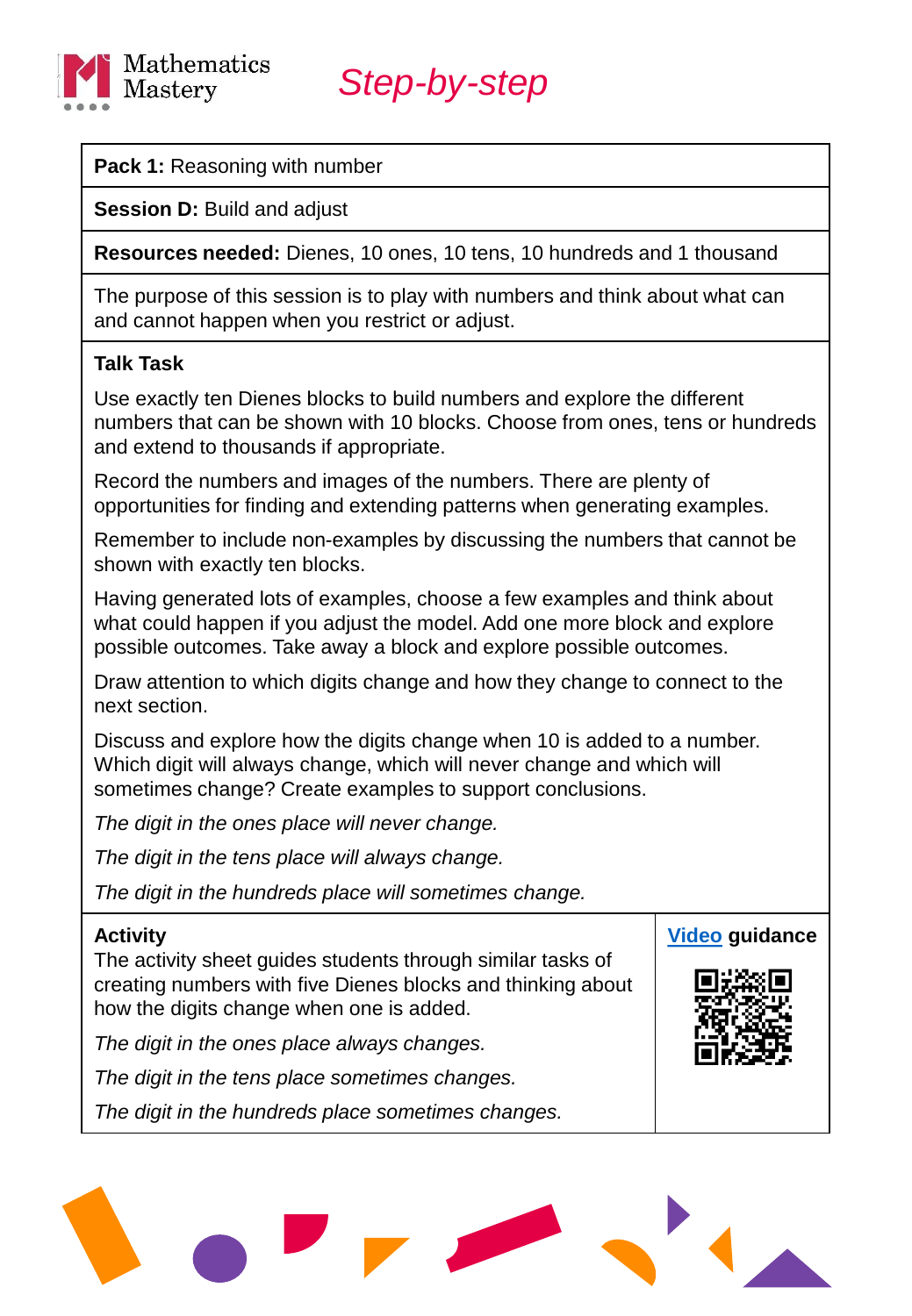# Pack 1 Session D **Activity**: Build and adjust

1) Draw and write numbers with **exactly five Dienes blocks**



*Answers*

5, 14, 41, 23, 50 104, 122, 131, 140, 203, 212, 221, 230, 302, 320, 401, 410

2) Circle always, sometimes or never and give examples to support your answer.



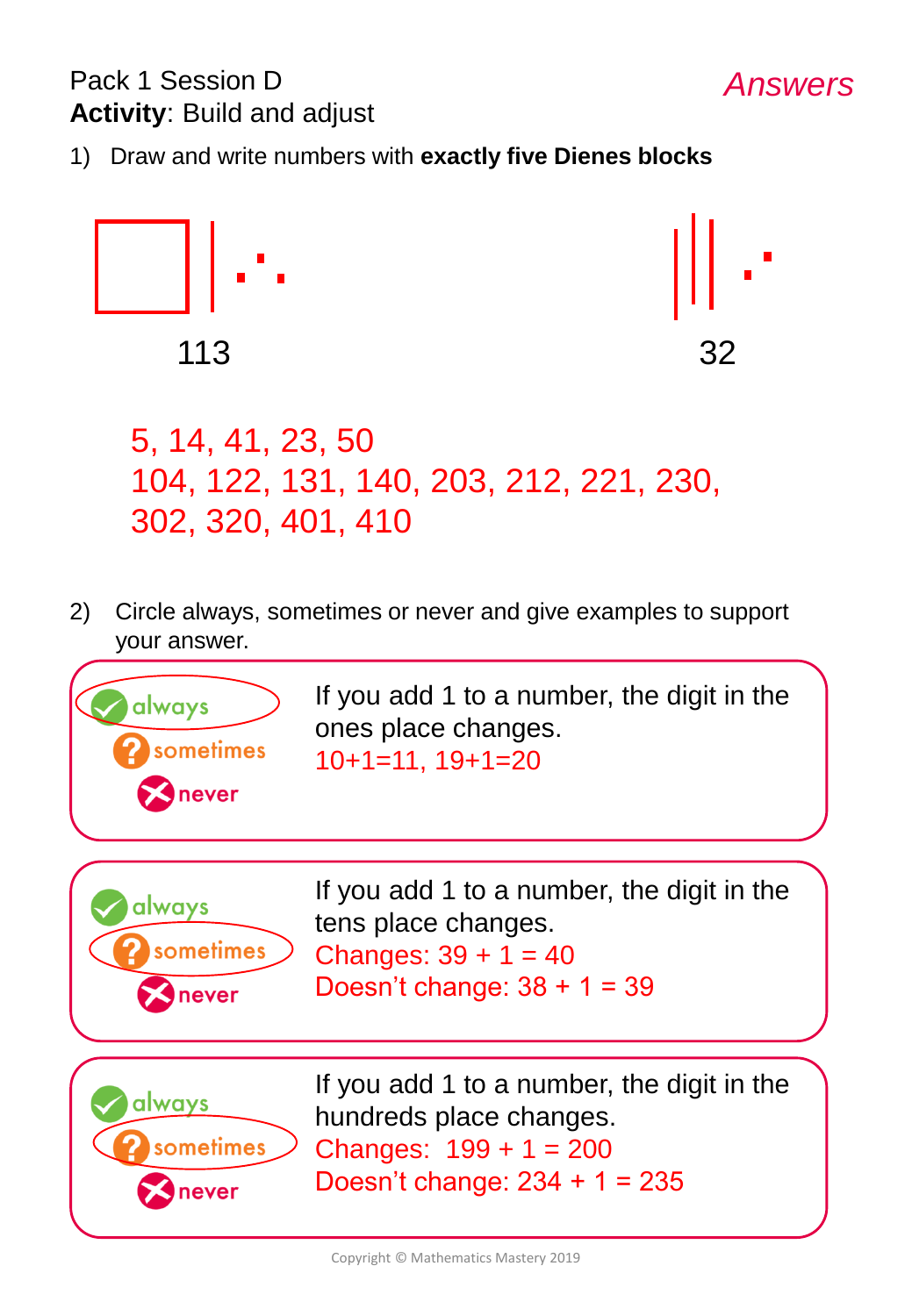

**Pack 2:** Multiplication and division

**Session A: Describing equal groups** 

**Resources needed:** Counters (or buttons, coins or other countable objects)

The purpose of this session is to explore the language and symbols of multiplication and division when describing equal groups. Groups of counters are used to show that multiplication is commutative and to explore the relationship between multiplication and division.

### **Talk Task**

Discuss the images of counters and ask pupils to describe what they see and notice. Look at each model in turn and ask pupils to explain how it can be used to show each of the four multiplication and division calculations below it.

Use counters to create the model and take the time to attach each number within the calculation to the model. Encourage pupils to move the counters as they explain. Example of language for first model:

- 3 × 4 = 12 *There are 3 groups. There are 4 counters in each groups. There are 12 counters altogether.*
- 4 × 3 = 12 *A group of 4 counters multiplied by 3 is 12 counters*
- $\cdot$  12  $\div$  3 = 4 *12 is split into 3 equal groups. There are 4 in each.*
- $\cdot$  12  $\div$  4 = 3 12 is split into groups of 4. There are 3 groups.

Having looked at each model, look at the whole sheet and ask pupils to tell you what they know about multiplication and division. Listen and discuss what they say.

Points to include in the discussion throughout the session:

Multiplication and division are related, there is a doing and undoing relationship. If I know a multiplication fact, I also know division facts.

Multiplication is commutative. The order in which you multiply does not change the result. Pupils may have a fixed way of reading a multiplication calculation and you want to help them be flexible and think about  $5 \times 2$  as 2 groups of 5 or as 5 groups of 2 because these have the same value.

#### **Activity**

The activity prompts similar experiences of describing and creating groups of counters. Then the context of seats around tables is used to apply understanding in a different situation. The final question has more than one possible answer.



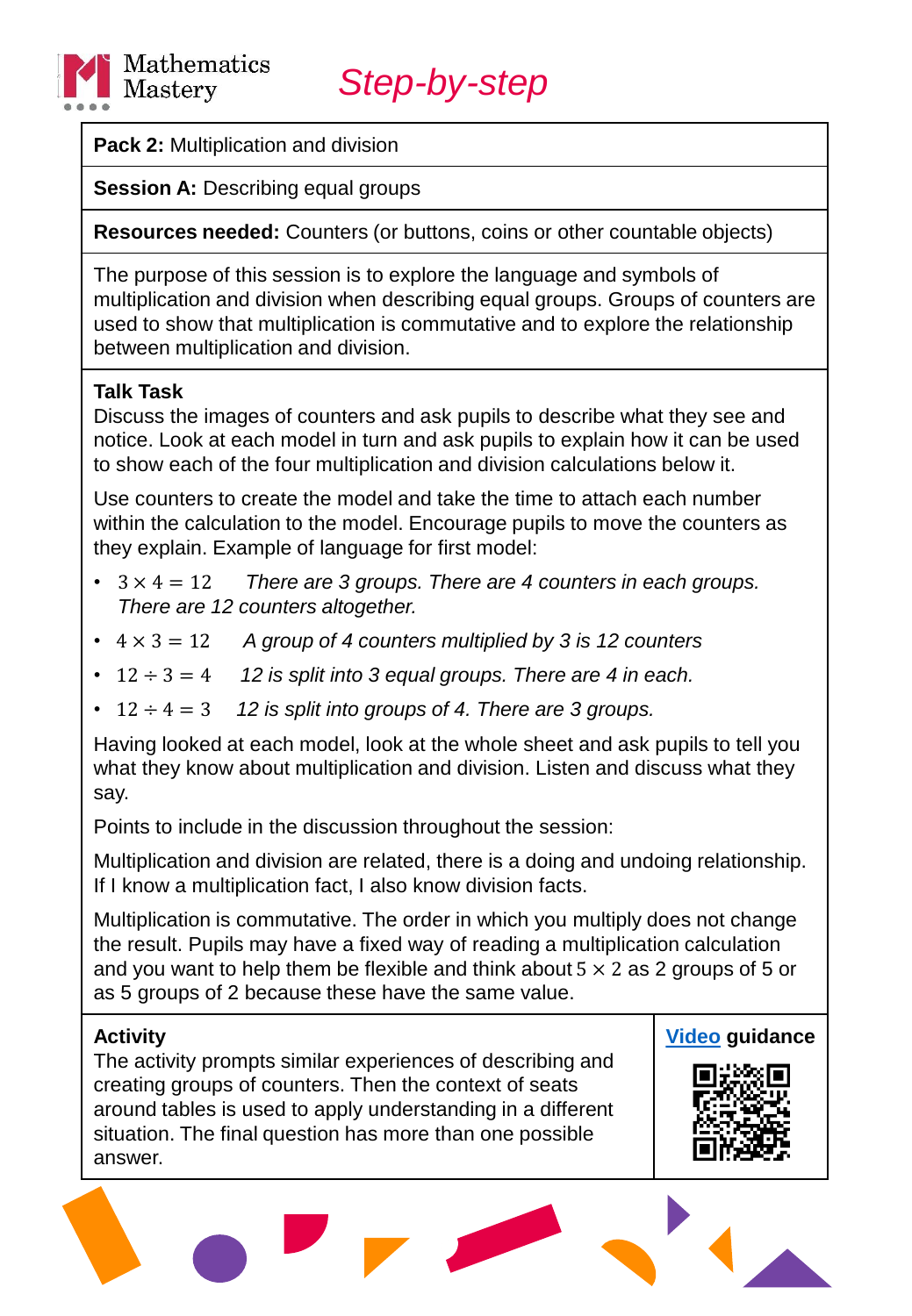# Pack 2 Session A **Activity:** Describing equal groups

# *Answers*





- $4 \times 5 = 20$  $5 \times 4 = 20$  $20 \div 5 = 20$  $20 \div 4 = 20$
- 2) Draw two different sets of counters to show the calculations



 $3 \times 7 = 21$  $7 \times 3 = 21$  $21 \div 7 = 3$  $21 \div 3 = 7$ 

- 3) Table arrangements
- a) Between 30 and 40 people are sat at tables of 4. All the tables are full.

How many tables could there be?

8 tables is 32 people, 9 tables is 36 people and 10 tables is 40 people

b) Between 40 and 60 people are sat at tables of 5. All the tables are full How many tables could there be?

There could be between 8 and 12 tables



10 tables of 5 with 3 spare seats 12 tables of 4 with 3 spare seats 9 tables of 5 and a table of 4 with 2 spare seats

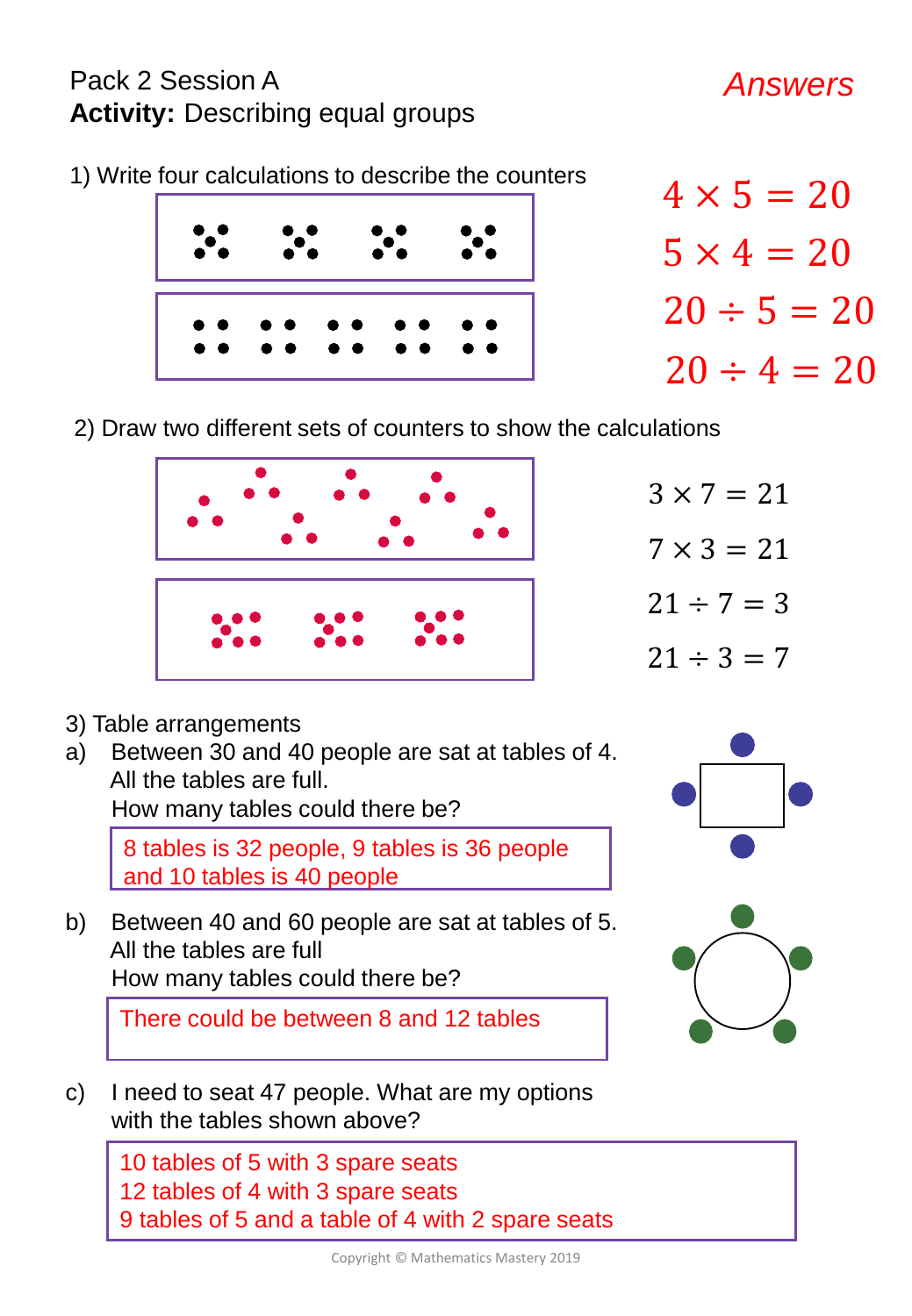

**Pack 2:** Multiplication and division

**Session B: Multiplication situations** 

**Resources needed:** Counters (or buttons, coins or other countable objects)

The purpose of this session is to explore situations involving multiplication and division and models that can be used to represent them. Building confidence with interpreting and building models will allow pupils to use them to make sense of mathematical situations and support understanding of calculation strategies.

### **Talk Task**

The talk mat has four models and four word problems. Start by discussing the models and encourage pupils to describe what they can see. Think about the multiplication and division calculations these could represent and write them out.

Read a word problem and discuss which model can be used to represent the problem. Discuss that often there will be more than one possible model.

Spend time describing how the model represents the problem i.e. what each part of the model means in the problem. For example, *The counters can represent the sugar problem. Each counter is 1 kg of sugar. 12 kg is shared into 3 equal groups, there are 4 kg in each group.*

Discuss which calculation can be used to find a solution to each problem encouraging students to think about when there can be more than one answer. For example, a problems involving division can be thought of as multiplication with an unknown factor. *This problem is asking how many lots of 4 minutes are there in 12 minutes. I can think of this as*  $4 \times \_ = 12$ 

Ask pupils to give a full sentence answer to the questions asked in each problem.

The problem involving money has the language 'times as much' to compare two amounts. When choosing a model, ask pupils to think about how much money there is altogether. This will draw attention to the two amounts that are being compared and so the model with two bars is a logical choice. The other models can be used and they show the amount the brother has. Times greater is the focus of session D

#### **Activity**

The activity prompts similar experiences of interpreting word problems and models. Some of the word problems have gaps to be completed. Pupils are to record calculations that are useful for finding a solution and write a full sentence answer to the question asked in the answer box.



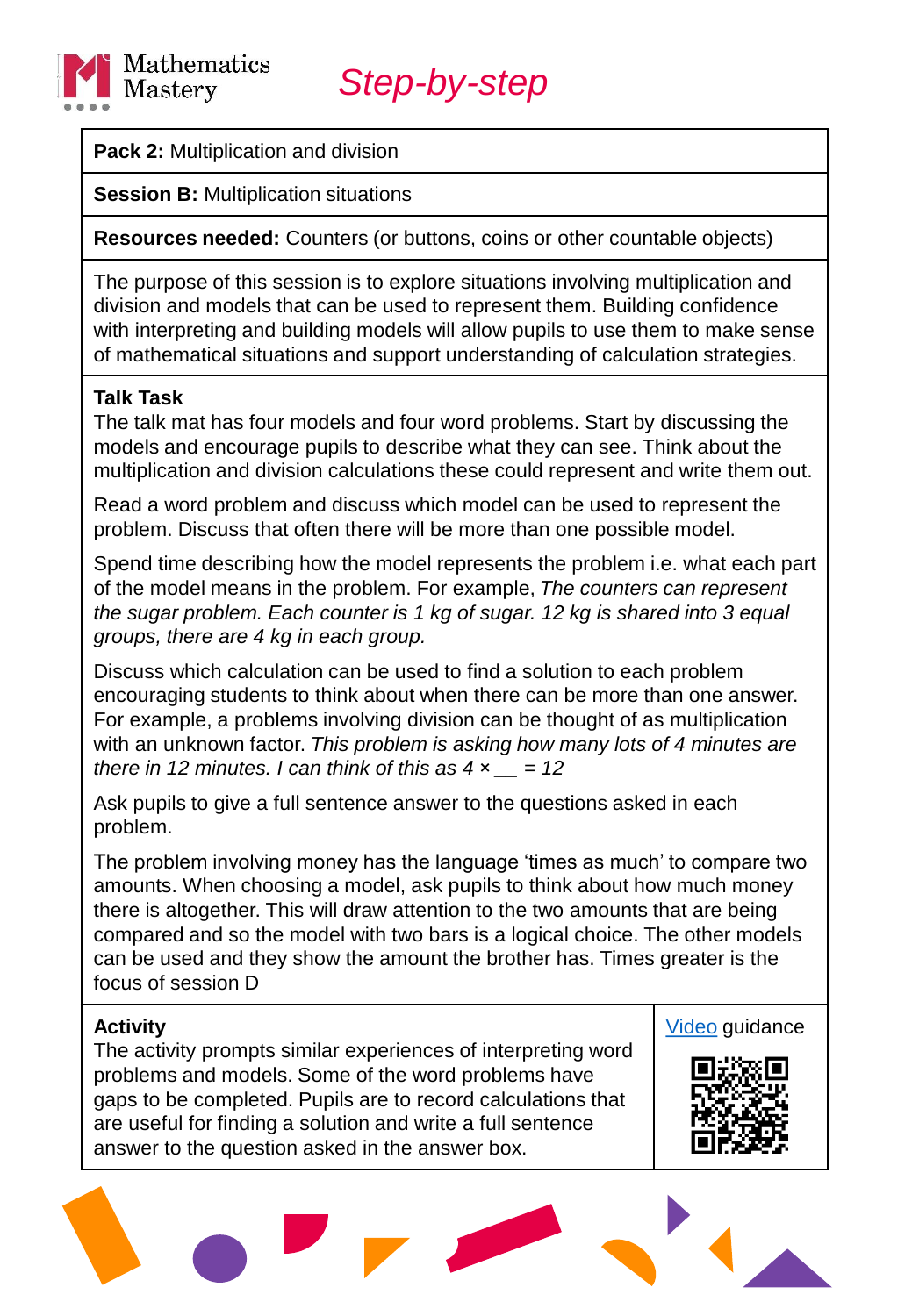# *Answers*

# Pack 2 Session B

**Activity:** Multiplication situations

Complete the images models and calculations and answer the question.

| Problem:<br>How many days are there in 3<br>weeks?             | <b>Model:</b><br>1 week<br>1 week<br>1 week     |
|----------------------------------------------------------------|-------------------------------------------------|
| How many weeks is 21 days?                                     | 0<br>14                                         |
| <b>Calculations:</b><br>$3 \times 7 = 21$<br>$7 \times 3 = 21$ | <b>Answer:</b><br>There are 21 days in 3 weeks. |
| $21 \div 3 = 7$                                                | 21 days is 3 weeks.                             |

| Problem:<br>The total mass is 24 kilograms.<br>Each weight is 4 kilograms in<br>mass.<br>How many weights are there? | <b>Model:</b><br>4ka<br>4kc<br>4ko    |
|----------------------------------------------------------------------------------------------------------------------|---------------------------------------|
| <b>Calculations:</b>                                                                                                 | <b>Answer:</b>                        |
| $24 \div 4 = 8$                                                                                                      | There are 6 weights.                  |
| $4 \times 8 = 24$                                                                                                    | 24 kg is 6 weights with mass of 4 kg. |

| Problem:<br>18 litres is poured into 3<br>buckets so that there are equal<br>amounts in each.<br>How much liquid is in each<br>bucket? | <b>Model:</b><br>6<br>6<br>6<br>litres<br>litres<br>litres                                  |
|----------------------------------------------------------------------------------------------------------------------------------------|---------------------------------------------------------------------------------------------|
| <b>Calculations:</b><br>$3 \times 6 = 18$<br>$6 \times 3 = 18$<br>$18 \div 3 = 6$                                                      | <b>Answer:</b><br>There are 6 litres in each bucket.<br>18 litres is 3 buckets of 6 litres. |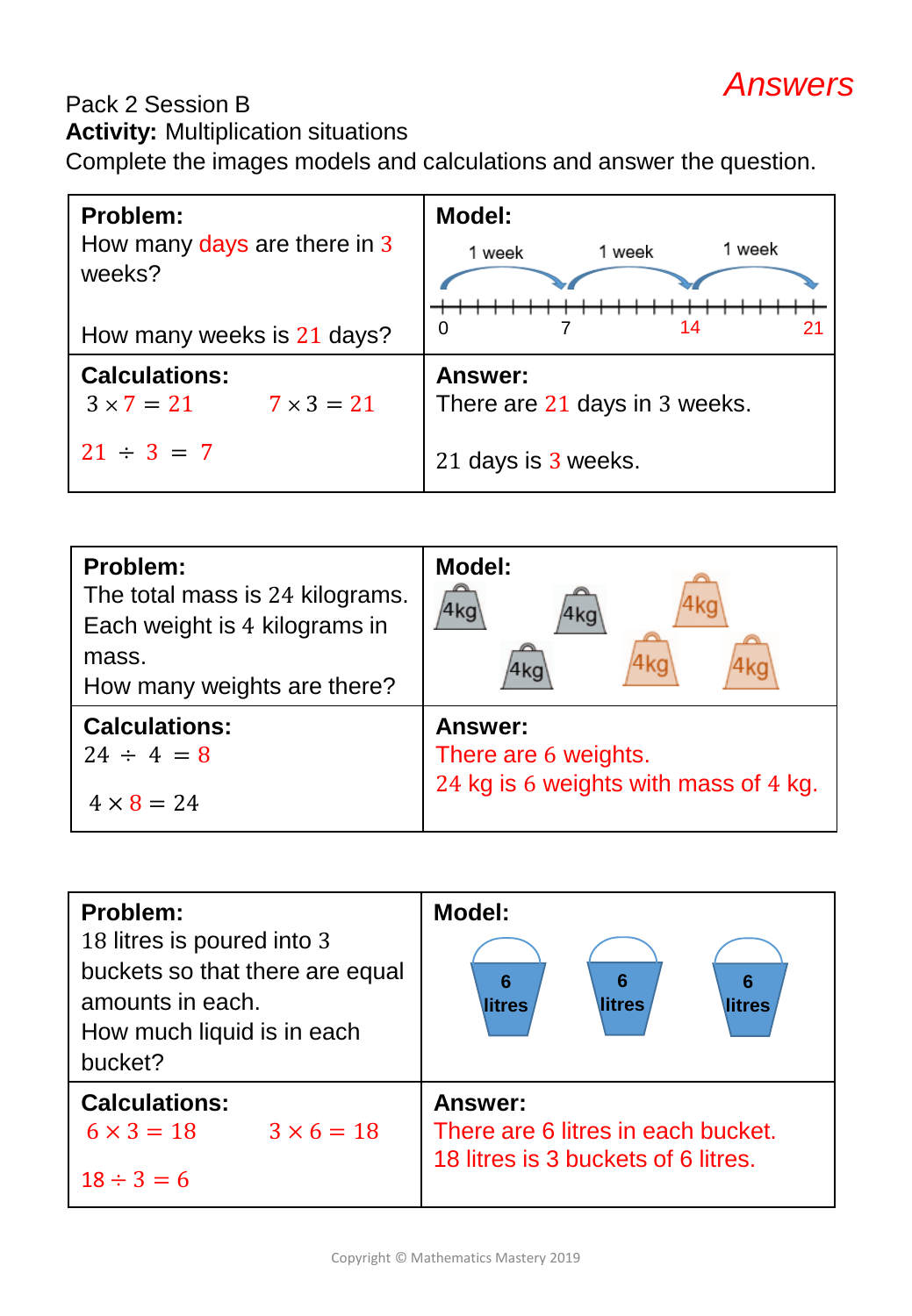

**Pack 2:** Multiplication

**Session C:** Arrays and area of rectangles

**Resources needed:** Counters, 1 cm squared paper

The purpose of this session is to explore arrays and see the connection between multiplication and the area of rectangles. The area model is useful and is used in later session. You want to establish a clear connection between experiences with counters and the more abstract rectangle.

### **Talk Task**

An array is when objects are arranged in rows and columns. Start with arrays of counters and ask: *What is the same and what is different?*

Discuss and write the division and multiplication calculations that the arrays of counters can represent. Review the relationship between multiplication and division and that multiplication is commutative. That the operation on two numbers can be done in either order (link with experience in session A)

Look at the rectangles with squares and rectangles without squares below the arrays of counters. Discuss *what is the same and what is different?*

The area of a 2-D shape is the amount of space it takes up or the size of the surface it covers. The squares are 1 cm by 1 cm and so have an area of 1 squared centimetre, 1 cm<sup>2</sup>. This knowledge can be used to describe the area of the rectangles as 12 squared centimetres, 12  $\text{cm}^2$ .

Connect the rectangle to the array to see that a rectangle can be used to represent multiplication. Even though you cannot count the number of squares, you can calculate the total using multiplication. Discuss how division could be shown with each model.

Use the rectangles at the end of the page to apply this understanding. Discuss how many squares each rectangle covers and how to work it out. Write the dimensions of the rectangle along each side length.

Extend the activity by providing pupils with squared paper or a geoboard and asking them to, for example, create rectangles that cover 24 squares.

### **Activity**

The activity has three different rectangles and prompts pupils to think about how many squares each rectangle covers. They should then consider and record the multiplication and division calculations that the rectangles can represent.

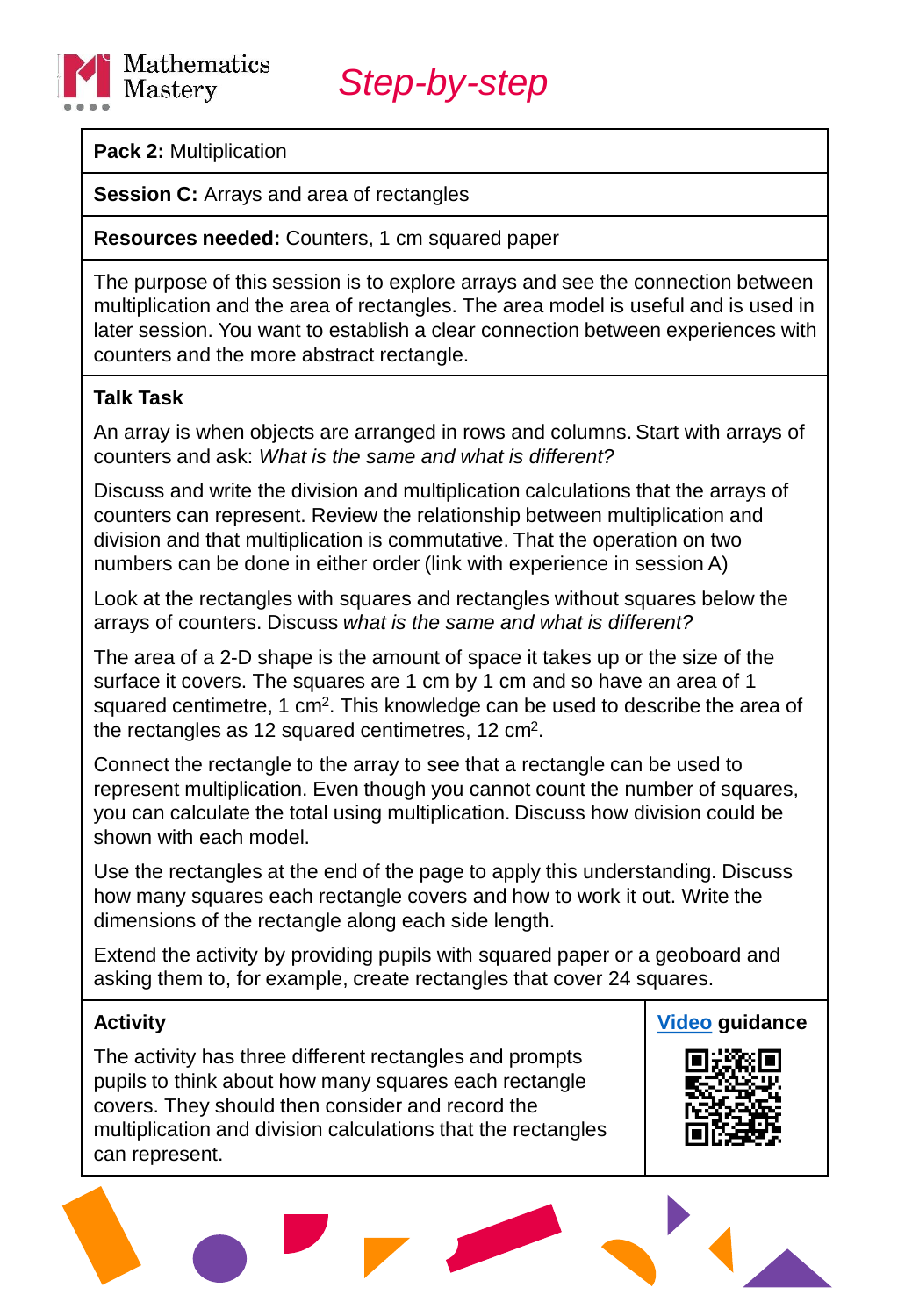# Pack 2 Session C **Activity:** Multiplication and area of rectangles

How many squares does each rectangle cover? Write calculations that each rectangle can represent.



 $3 \times 7 = 21$  $7 \times 3 = 21$  $21 \div 7 = 3$  $21 \div 3 = 7$ 

*Answers*

7 cm



$$
4 \times 7 = 28
$$
  

$$
7 \times 4 = 28
$$
  

$$
28 \div 7 = 4
$$
  

$$
28 \div 4 = 7
$$

9 cm



 $3 \times 9 = 27$  $9 \times 3 = 27$  $27 \div 9 = 3$  $27 \div 3 = 9$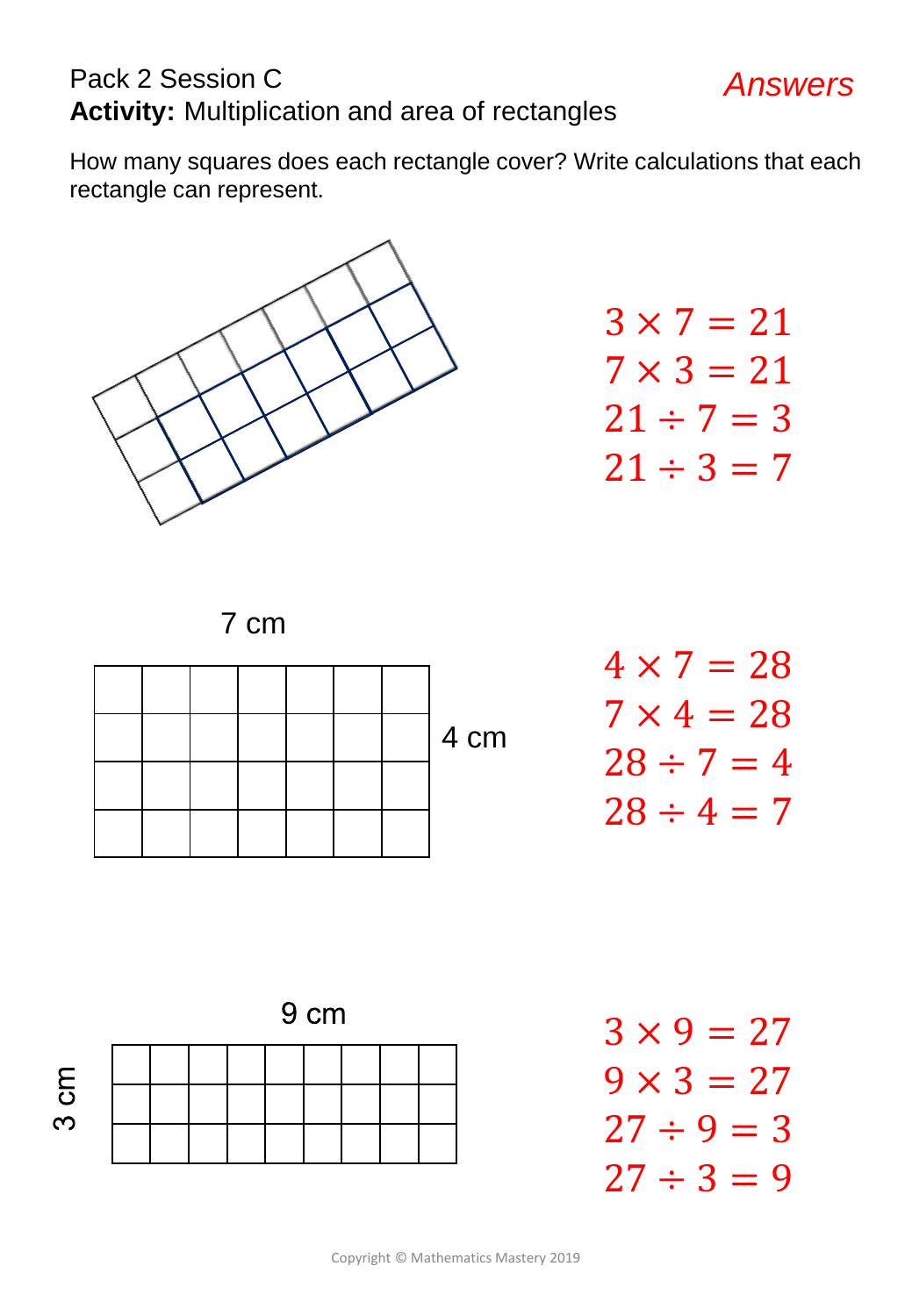

**Pack 2:** Multiplication

**Session D: Multiplication to compare** 

**Resources needed:** Counters (or buttons, coins or other countable objects)

#### **Talk Task**

The purpose of this Talk Task is to explore experiences where multiplication is used to compare two values. This involves using language such as 'times greater', 'times as much' or 'times as many'. This can also involve using the language of fractions and pupils should be encouraged to think about how to use the phrases 'a third of the amount' and ' a quarter of…' etc.

The first activity on the talk mat shows two people with different amounts of money and speech bubbles with statements. Ask pupils to describe the image and discuss which person says which statement.

Notice the variety of language used and check pupils are comfortable with using. Move on to look at the arrows above a number line and encourage pupils to add more information to the model. Think about how to use similar language as before to describe the arrows.

- *The grey arrow is 4 times greater than the black arrow*
- *The black arrow is a quarter of the length of the grey arrow*

Encourage them to think of situations that could be represented with this model. For example, my bus journey takes 6 minutes and my friend's journey is four times longer.

Encourage students to draw their own models and images and continue to explore the language.

For example:

*An elastic band is stretched from 3 cm to 6 cm. We can say the length is 2 times as long.*

*A stack of 4 boxes is 4 times as tall as the height of one box*

### **Activity**

The activity sheet provides situations where students can apply their understanding of multiplication to compare.

The final problem challenges pupils to use multiplication to describe a situation which is not as straight forward as the others. Prompt them to compare the price and the amount.

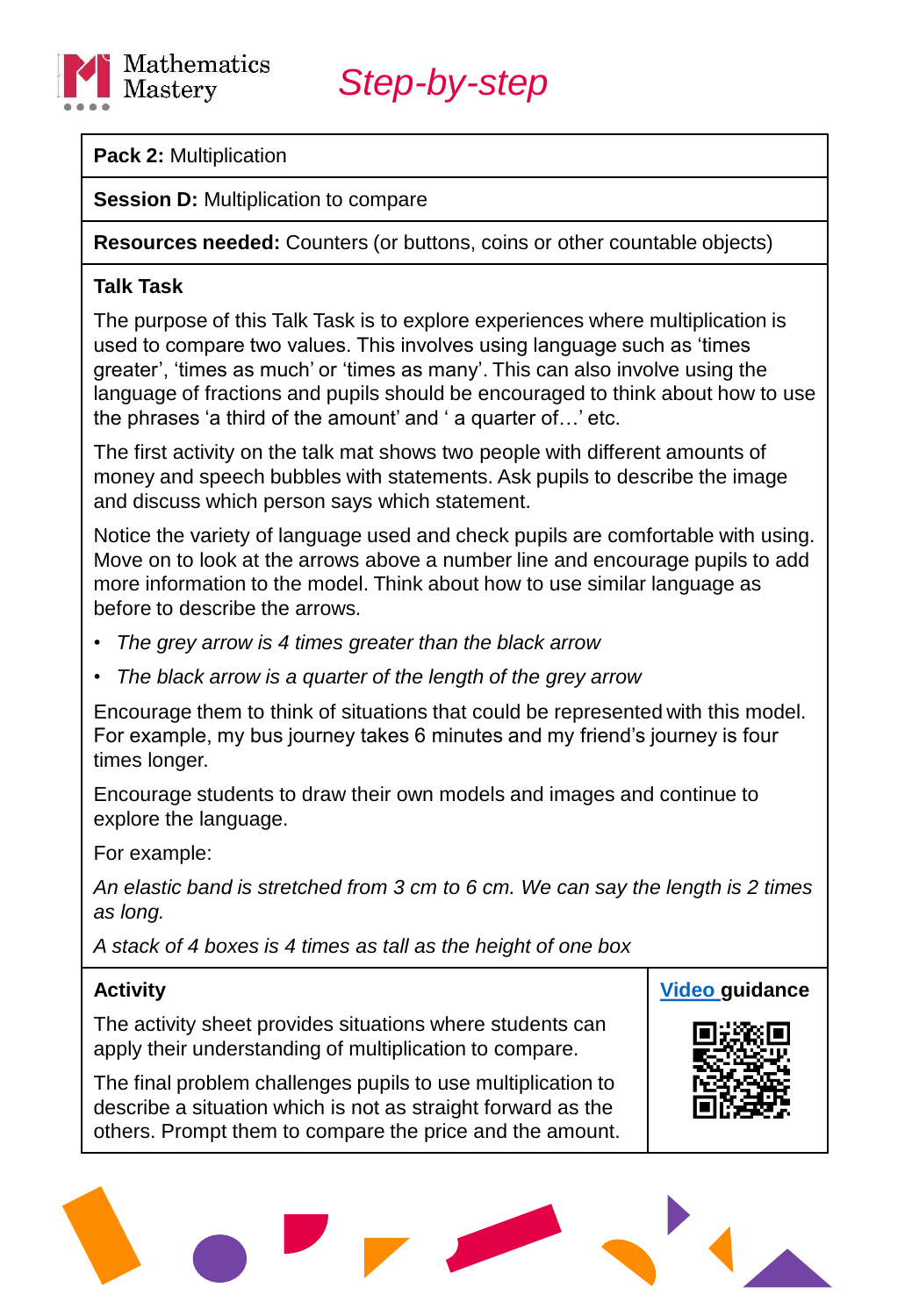# Pack 2 Session D **Activity:** Using multiplication to compare

1) Use multiplication to compare the amount each person has. What different sentences could each person say?

*Answers*

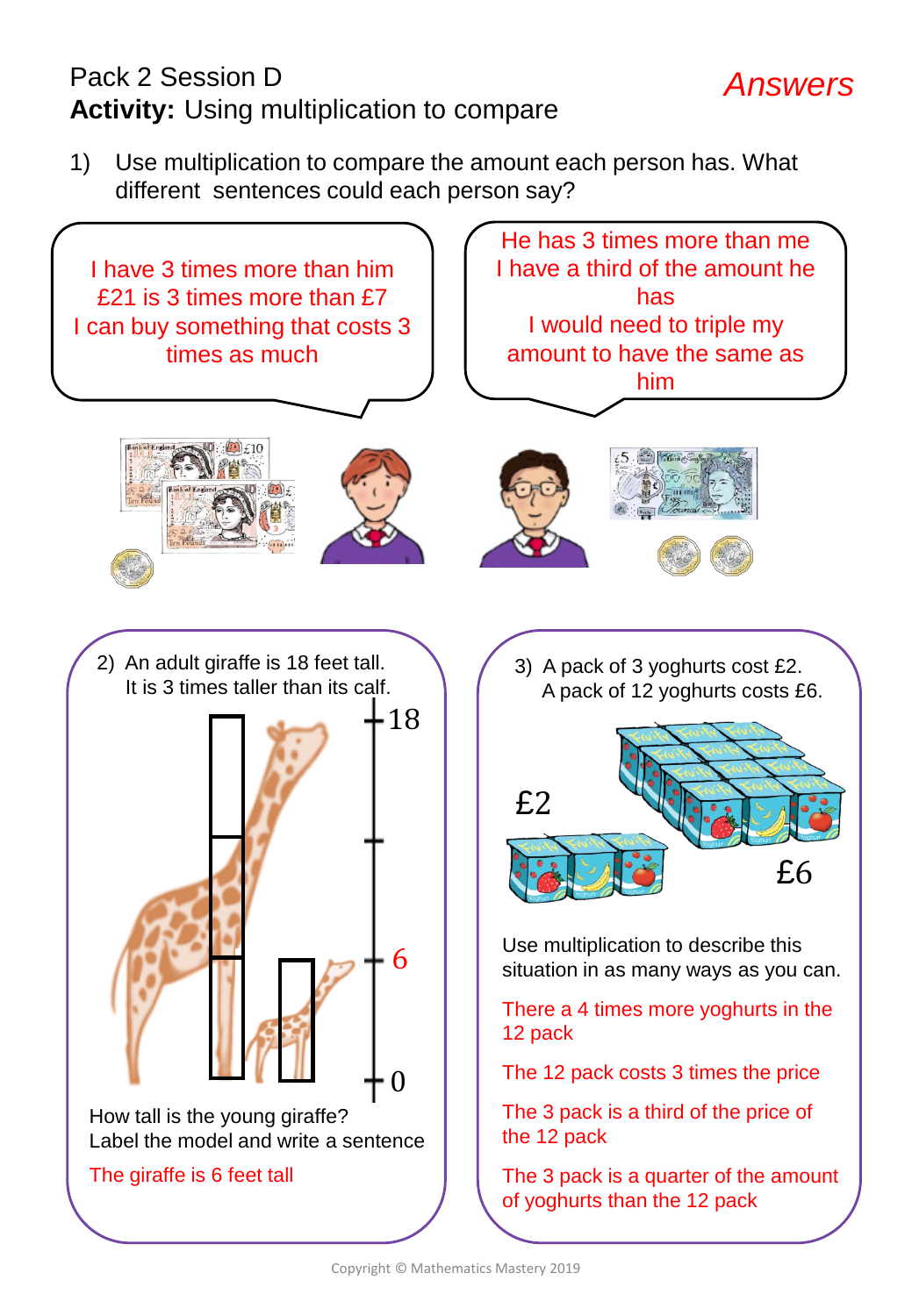

**Pack 3:** Addition key facts

**Session A: Addition and subtraction** 

**Resources needed:** Cubes (or buttons, coins or other countable objects)

The purpose of this session is to understand the relationship between addition and subtraction. As well as to understand that addition is commutative, it can be completed in either order. Get pupils showing with cubes, saying in words and writing calculations to demonstrate their understanding.

### **Talk Task**

Use seven cubes to show and write addition and subtraction calculations.

During this process draw out the relationship between addition and subtraction moving the cubes to show and writing calculations.

For example, if I know  $5 + 2 = 7$  then I know  $7 - 5 = 2$  and  $7 - 2 = 5$ .

Challenge understanding of the equals symbols by discussing that you can record the 'answer' on the left e.g.  $4 = 7 - 3$  or have an operation on both sides e.g.  $3 + 4 = 2 + 5$ .

Include discussions about examples that involve zero and explore examples with more than two parts as prompted by the images.

Draw attention to examples that show that addition can be completed in any order e.g.  $3 + 4 = 4 + 3$ 

Discuss that the word *commutative* is used to describe this. Look at the models and ask pupils to talk about how each one shows addition is commutative. Ask them to use the word commutative in their explanation

*This model shows that addition is commutative because…*

Ask pupils to think about the facts that this is always true, for any addition calculation. The use of letters is a way to describe this. The letters can represent any number and you can talk about them in the same way as the other models.

*Why can't you move the numbers in a subtraction calculation in the same way?*  Ask pupils to give examples to support their explanation of this.

#### **Activity**

The activity sheet has models for pupils to interpret and describe with calculations.

The true or false task challenges the idea that the numbers in a calculation can be moved around to any position.



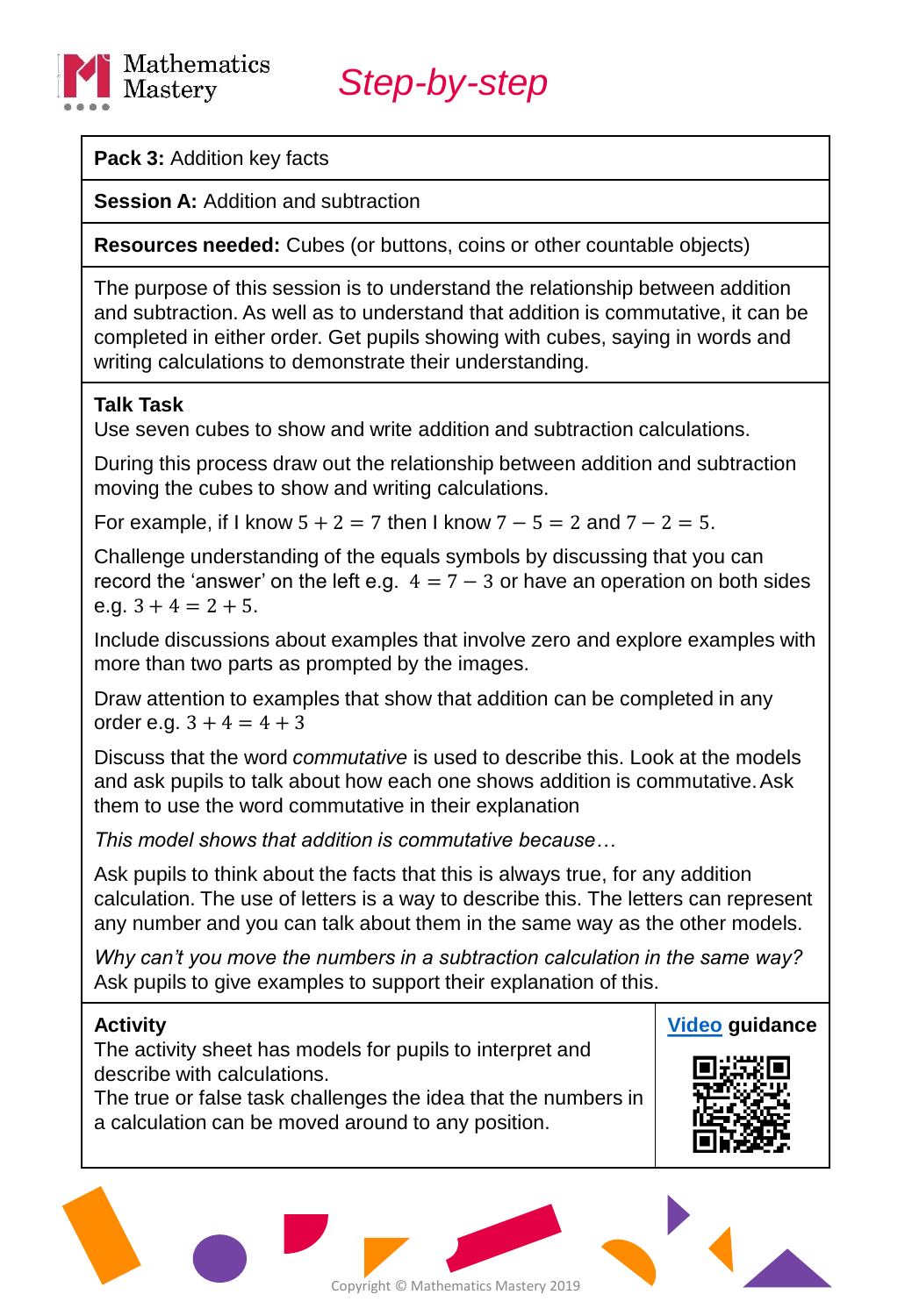# Pack 3 Session A **Activity:** Addition and subtraction

1) Complete the calculations that each model can represent





| $10 + 4 + 7 = 21$ $21 - 7 - 4 = 10$ |  |
|-------------------------------------|--|
| $10 + 7 + 4 = 21$ $21 - 4 - 7 = 10$ |  |



 $a + b = c$  $b + a = c$  $c - a = b$  $c - b = a$ 

2) Can you move the numbers around to any position? Circle the calculations that are true.



*Answers*

 $3 + 4 = 7$  $3 + 7 = 4$  $3 - 4 = 7$  $3 - 7 = 4$  $4 + 3 = 7$  $4 + 7 = 3$  $4 - 3 = 7$  $4 - 7 = 3$ 





Copyright © Mathematics Mastery 2019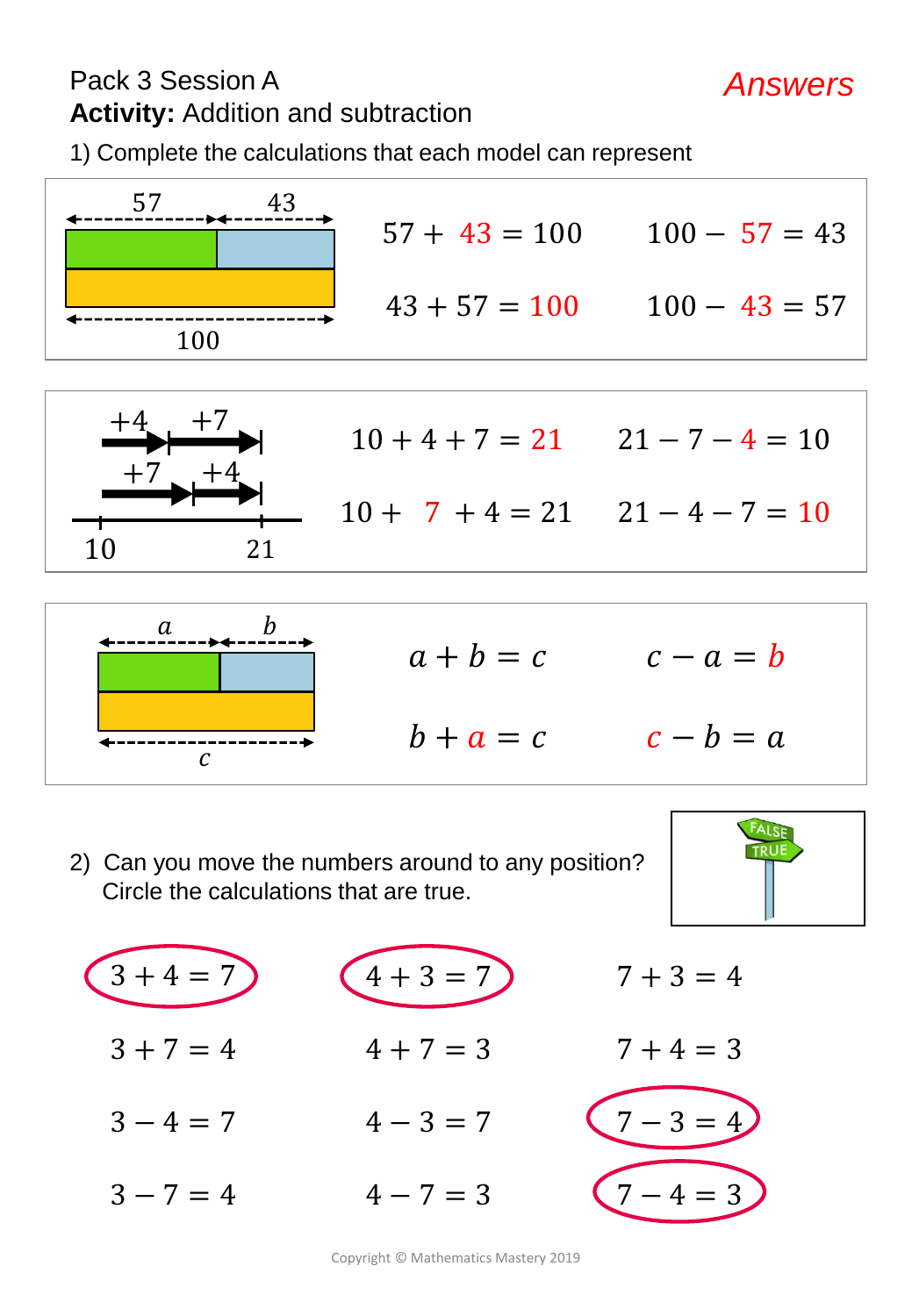

**Pack 3:** Addition key facts

**Session B:** Key facts to 10

#### **Resources needed:** Dienes ones, tens and hundreds

The purpose of this session is to explore key addition facts for all numbers up to 10 and how these can be used. The relationship between addition and subtraction should be a focus as well as extending to use with larger numbers.

### **Talk Task**

A grid is provided that shows addition facts for numbers up to 10. These are all facts that can be shown with your fingers. Ask pupils to talk to you about the grid: how to read it, if they can give more information, if there are any patterns they notice.

Choose some calculations and discuss the related subtraction facts using Dienes blocks to move and show the relationship to the addition fact.

Discuss the yellow boxes in the grid and what pupils notice about these. This should involve a discussion about the number ten: how to write it and why it has two digits. Use Dienes to show that ten ones is equal to one ten.

The rest of the session focuses on how to use key facts to calculate with larger numbers.

Create the images of Dienes tens and ones to explore how  $5 + 3 = 8$  can be used to complete related facts. Record addition and subtraction facts for each row of Dienes blocks in the image.

The speech bubbles show how to use a know fact to find related facts where the parts are ten times or a hundred times greater. Use Dienes or draw images of Dienes to explore addition and subtraction facts. For example,

 $50 + 30 = 80$   $30 + 50 = 80$   $80 - 50 = 30$   $80 - 30 = 50$ 

Saying the name of the place the digit is in helps make a clear link to the key fact e.g. *five tens add three tens is eight tens*.

Extend the activity by repeating similar experiences with other key facts.

#### **Activity**

The activity sheet has addition and subtraction facts with missing numbers that show chains of related facts and then asks pupils to generate similar calculations.

The robot task connects addition and subtraction with movement on a number line.



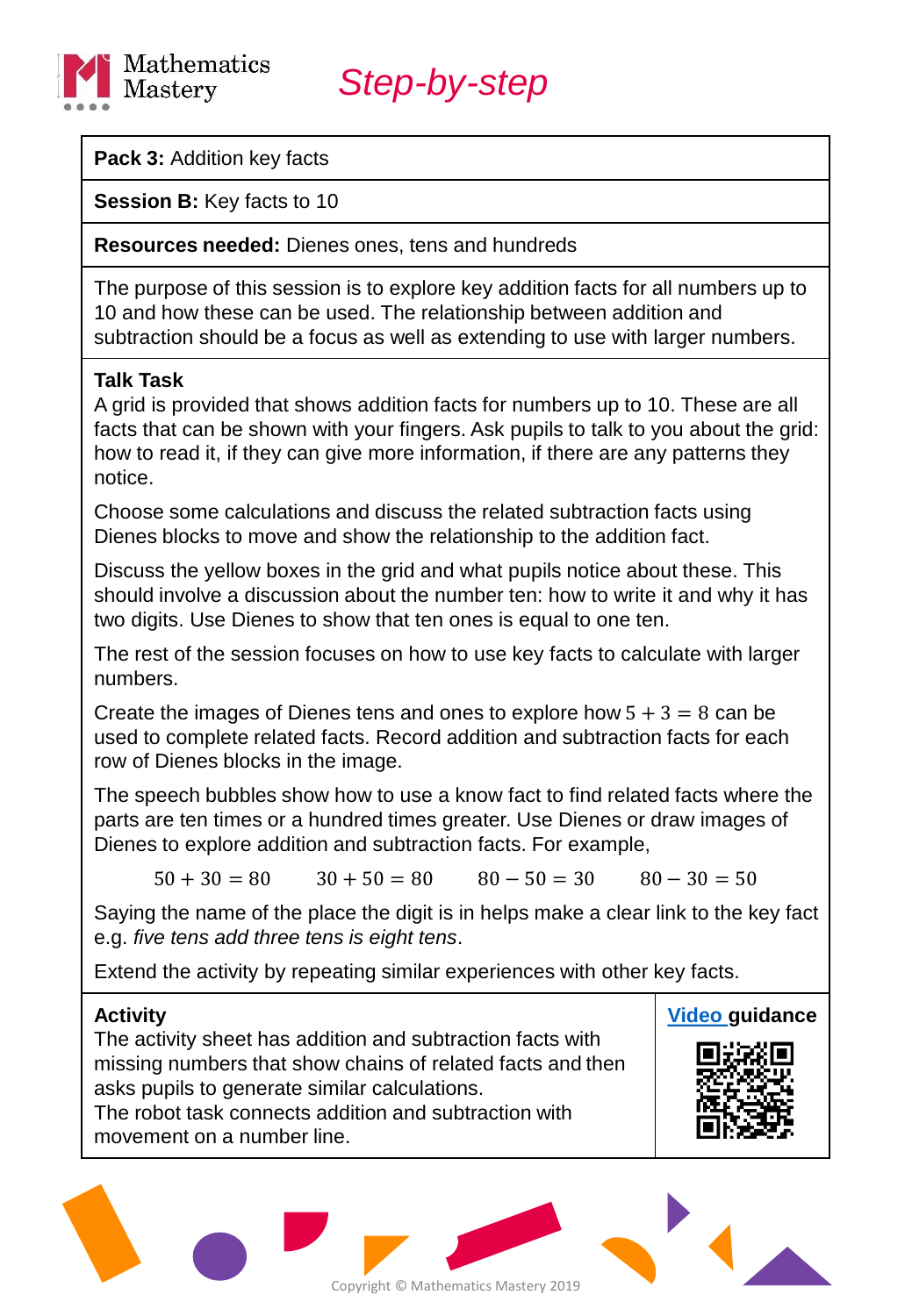### Pack 3 Session B **Activity:** Key facts to 10

- 1) Complete the calculation to show how a key fact can be used:
	- $4 + 5 = 9$  $14 + 5 = 19$  $29 - 5 = 24$  $79 - 4 = 75$  $5 + 4 = 9$  $50 + 40 = 90$  $900 - 400 = 500$  $9000 - 5000 = 4000$

2) Write calculations that  $6 + 2 = 8$  can be used to work out.



3) This robot has two different instructions. Use A and B to move the robot from position 5 to each of these numbers. Write a calculation to describe the movement. An example is given:



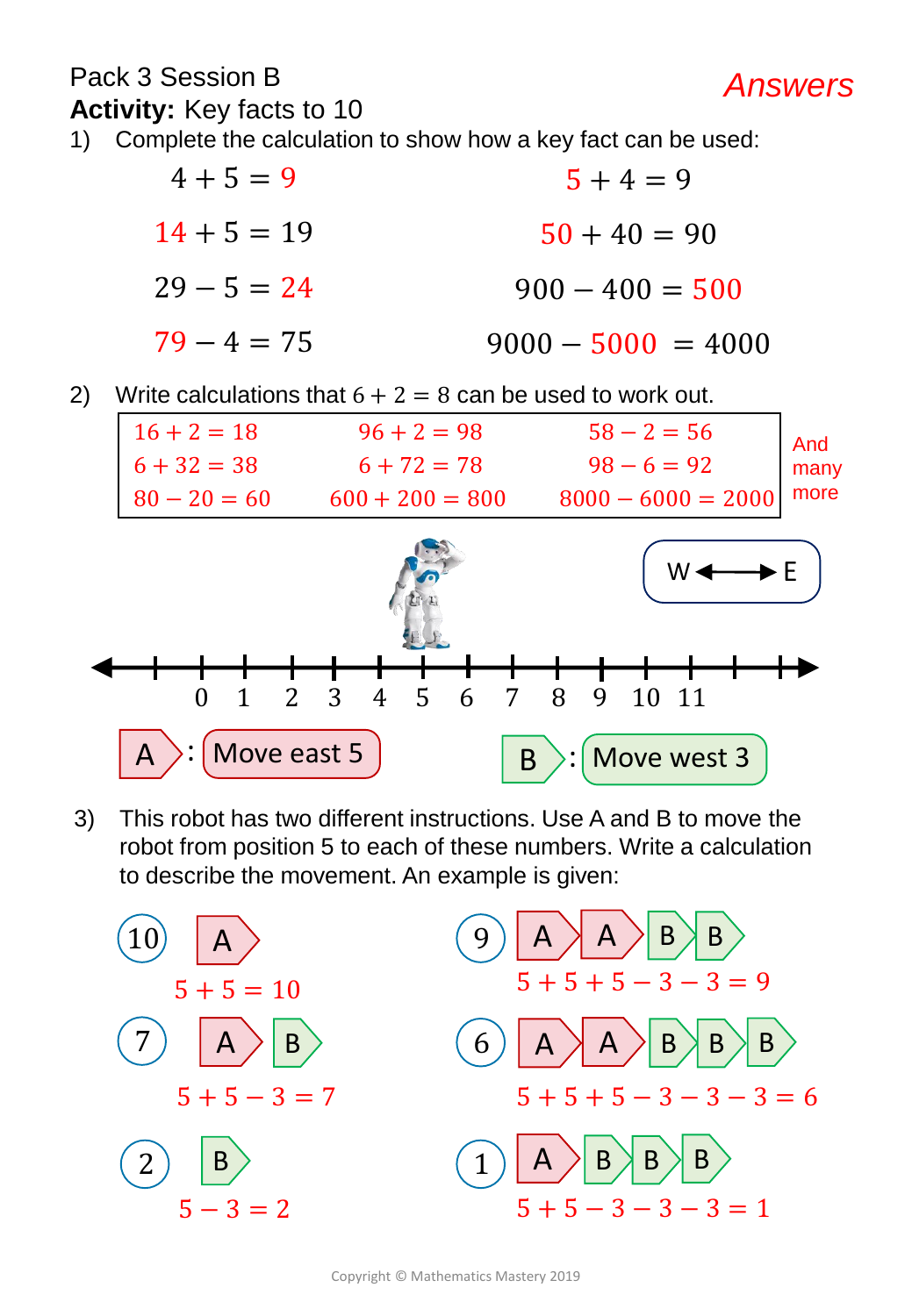

**Pack 3:** Addition key facts

**Session C:** Key facts to 20

**Resources needed:** Dienes ones, tens and hundreds

The purpose of this session is to explore key addition facts for all numbers up to 20 and how these can be used. The relationship between addition and subtraction should be a focus as well as extending to use with larger numbers.

### **Talk Task**

The same grid as the previous session is provided but this time with more information. Ask pupils to discuss what has changed and repeat a similar discussion as before about more information they can give and any patterns that they notice.

Choose some calculations and discuss the related subtraction facts using Dienes blocks to move and show the relationship to the addition fact. The facts with a result greater than ten will involve regrouping and you should discuss the 'Make 10' strategy. For example,  $7 + 5 = 7 + 3 + 2$ . The 5 is partitioned, 7 and 3 make 10 and there are 2 more. Use Dienes to show the steps of this strategy, regrouping ten ones for one ten and exploring other examples.

The rest of the session focuses on how to use key facts to calculate with larger numbers.

Create the images of Dienes tens and ones to explore how  $6 + 7 = 13$  can be used to complete related facts. Record addition and subtraction facts for each row of Dienes blocks in the image.

The speech bubbles show how to use a know fact to find related facts where the parts are ten times or a hundred times greater. Use Dienes or draw images of Dienes to explore addition and subtraction facts related to each. For example,

 $60 + 70 = 130$   $70 + 60 = 130$   $130 - 70 = 60$   $130 - 60 = 70$ 

Saying the name of the place the digit is in helps make a clear link to the key fact e.g. *thirteen tens subtract six tens is seven tens*. *Are pupils comfortable with interpreting 130 as 13 tens? Can they use Dienes to show why?*

### **Activity**

The activity sheet has addition and subtraction facts with missing numbers that show chains of related facts and then asks pupils to generate similar calculations. The 'Sum four' task is more open and has plenty of opportunity to explore calculations.



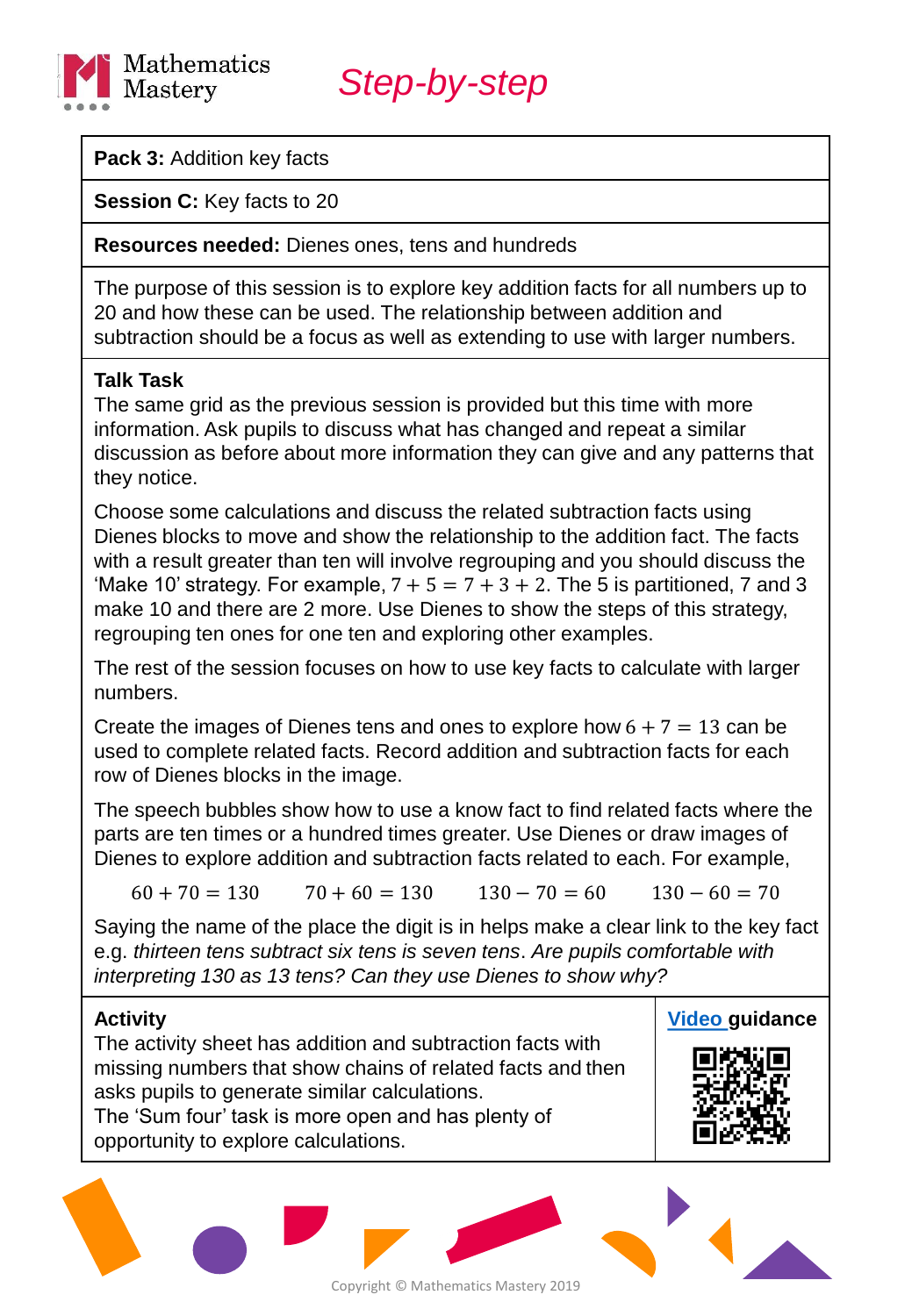### Pack 3 Session C **Activity:** Key facts to 20

1) Complete the calculation to show how a key fact can be used:

| $4 + 7 = 11$   | $9 + 5 = 14$          |
|----------------|-----------------------|
| $34 + 7 = 41$  | $50 + 90 = 140$       |
| $61 - 7 = 54$  | $1400 - 500 = 900$    |
| $101 - 7 = 94$ | $14000 - 9000 = 5000$ |

*Answers*

2) Write calculations that  $8 + 7 = 15$  can be used to work out.

| $18 + 7 = 25$ | $80 + 70 = 150$    |               |
|---------------|--------------------|---------------|
| $45 - 7 = 38$ | $150 - 70 = 80$    | And many more |
|               | $1500 - 800 = 700$ |               |

3) Sum four numbers.



What else can you say about the numbers you can get? Multiple of 3 or 5?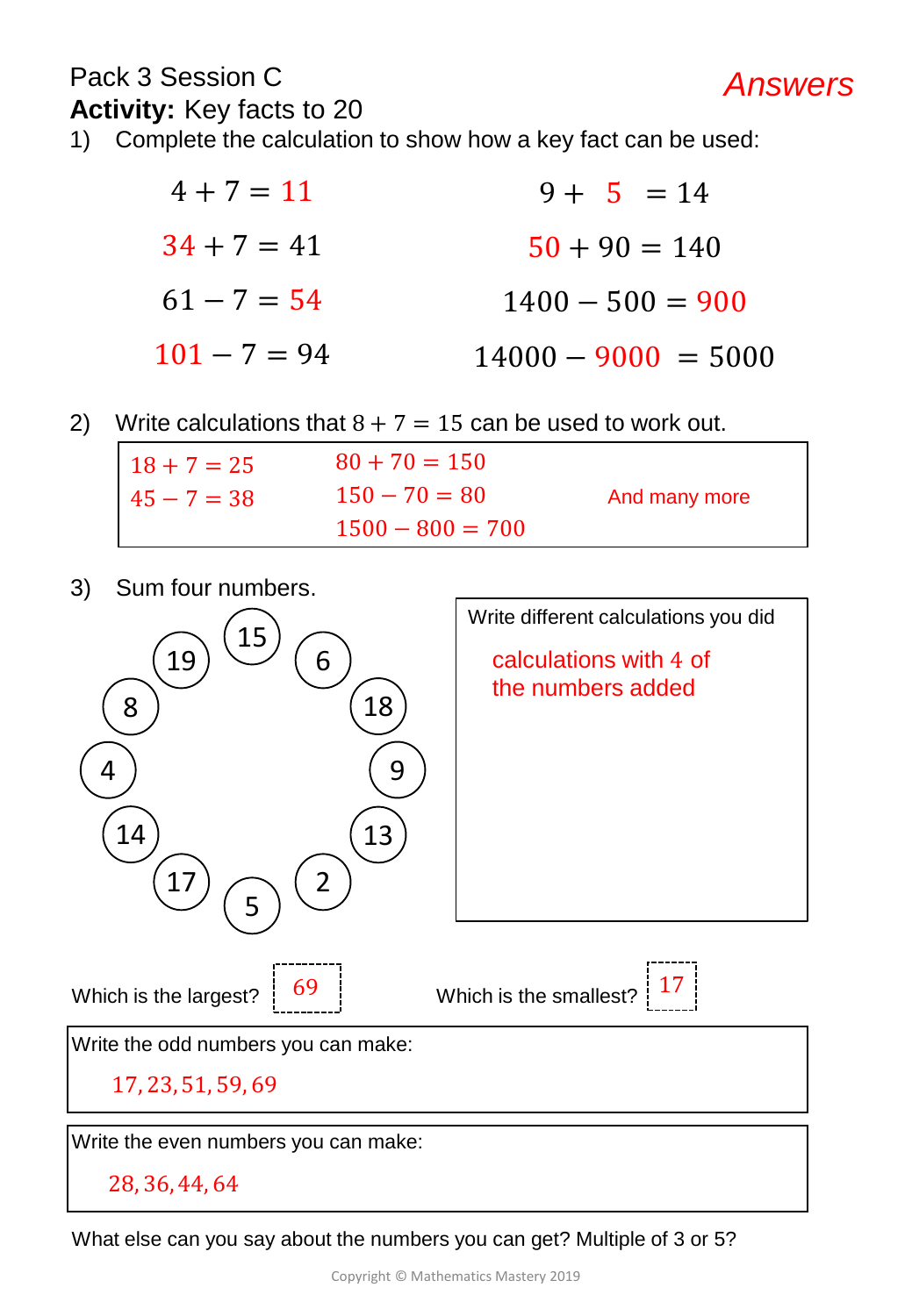

**Pack 3:** Addition key facts

**Session D: Modelling problems** 

**Resources needed:** Resources for drawing or building bar models

The purpose of this session is to explore problems involving addition and subtraction. The focus is on how a slight difference in language can change the structure of the problem and that being able to draw a model helps understand this structure and decide what to do.

#### **Talk Task**

There are six word problems all with a similar situation of two children with marbles and there are four bar models. The two questions at the bottom of the sheet do not have a bar model draw for them. Cut up the problems and bar models and you can decide if you want to include the two problems without bar models to make it more challenging or if you want to keep them separate until the end.

Read the questions and discuss the similarities. Discuss which problem can be represented by which bar model and how you know.

There are two different types of bar models, one where two parts are put together and another where two bars are compared. Connect each problem to the chosen bar model by labelling the known information and deciding what to do to work out the answer.

The last two questions can then be used to draw a model that could represent them. Some useful questions to think about:

*What information do I know? How can I show what I know?* 

*What information am I trying to find out?* 

*How can I show the relationships between what I know and what I am trying to find out?*

#### **Activity**

The activity sheet provides similar experiences of engaging with addition and subtraction problems and building bar models to represent these.



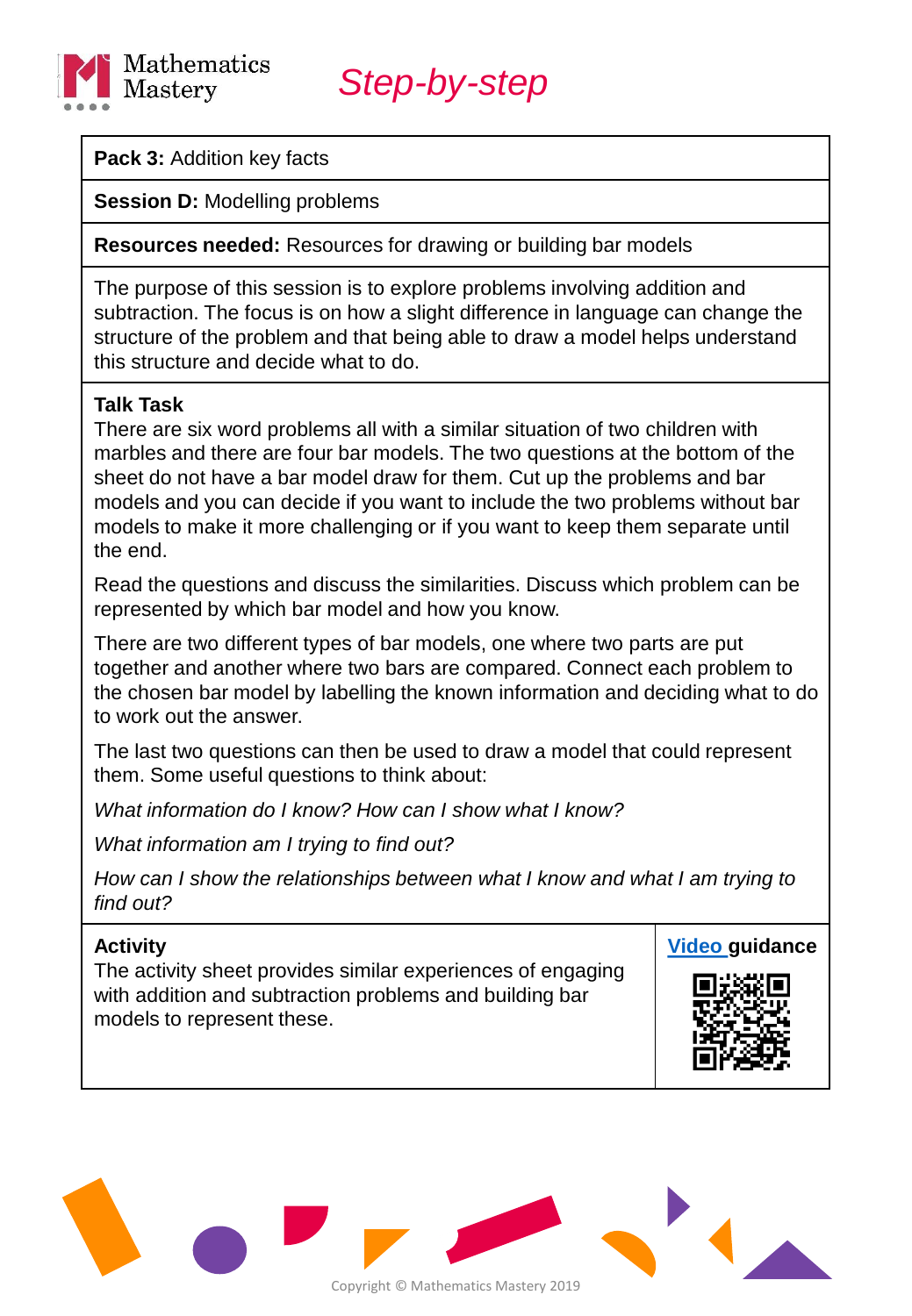## Pack 3 Session D **Activity:** Regrouping

1) Draw and label a bar model to represent each problem. Give an answer to each question.

*Answers*



with a total of 42 where one value is 15

with a difference of 7 and a total of 35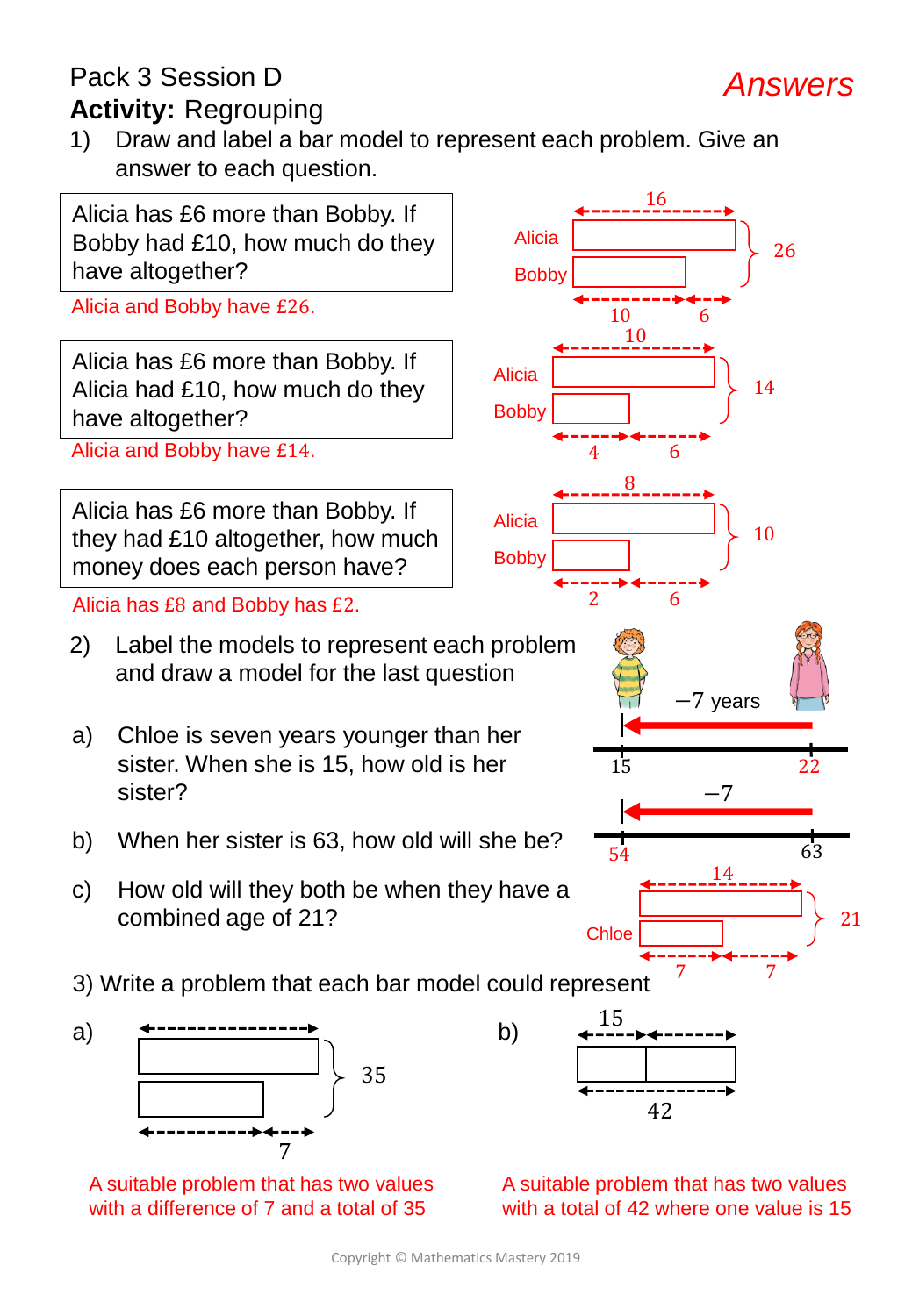

**Pack 4: Addition and subtraction methods** 

**Session A: Addition strategies** 

**Resources needed:** Scissors to cut cards, Dienes or counters

The purpose of this session is to explore addition strategies for 2-digit numbers. Encourage pupils to talk, draw and build models to explain what they are doing and discuss other strategies to complete the same or similar calculations.

#### **Talk Task**

The chosen context is packing items into crates and an image of luggage on a scale is provided to discuss situations where knowing the weight of items is important when packing or loading. Clarify that kg means kilograms.

There are cards with the weights of different items on them. These items need to be packed into crates and no crate can hold more than 100 kilograms. How many crates are needed?

Give pupils time to explore how to tackle this, moving the cards around to show the amount in each crate. This task is designed to get pupils doing lots of addition calculation and you want to encourage them to explain what they are doing and how. Ask pupils to draw or build models and write calculations to explain their strategies. Or, you can draw and write while they explain and then ask them to check if what you recorded is what they described.

Use this to explore current levels of flexibility when calculating. Do they have strategies to tackle all of the calculations they need to do? Do they change strategy depending on the numbers involved?

Some targeted questions and prompts for discussion: *Which items cannot go together in the same crate? Is there any space left in any of the crates?*

The total of all the numbers is 396 kg and they will go into four crates. This will probably involve moving them around to make them fit. A possible solution:

65kg and 35 kg 53 kg, 19 kg, 18 kg and 9 kg

48 kg, 22 kg and 27 kg 39 kg, 26 kg, 16 kg, 13 kg and 6 kg

#### **Activity**

The first question involves completing a calculation in two different ways. There is space to show the steps by recording calculations and a diagram. To complete the pyramids pupils need to use the relationship between addition and subtraction and can explore a range of subtraction strategies.



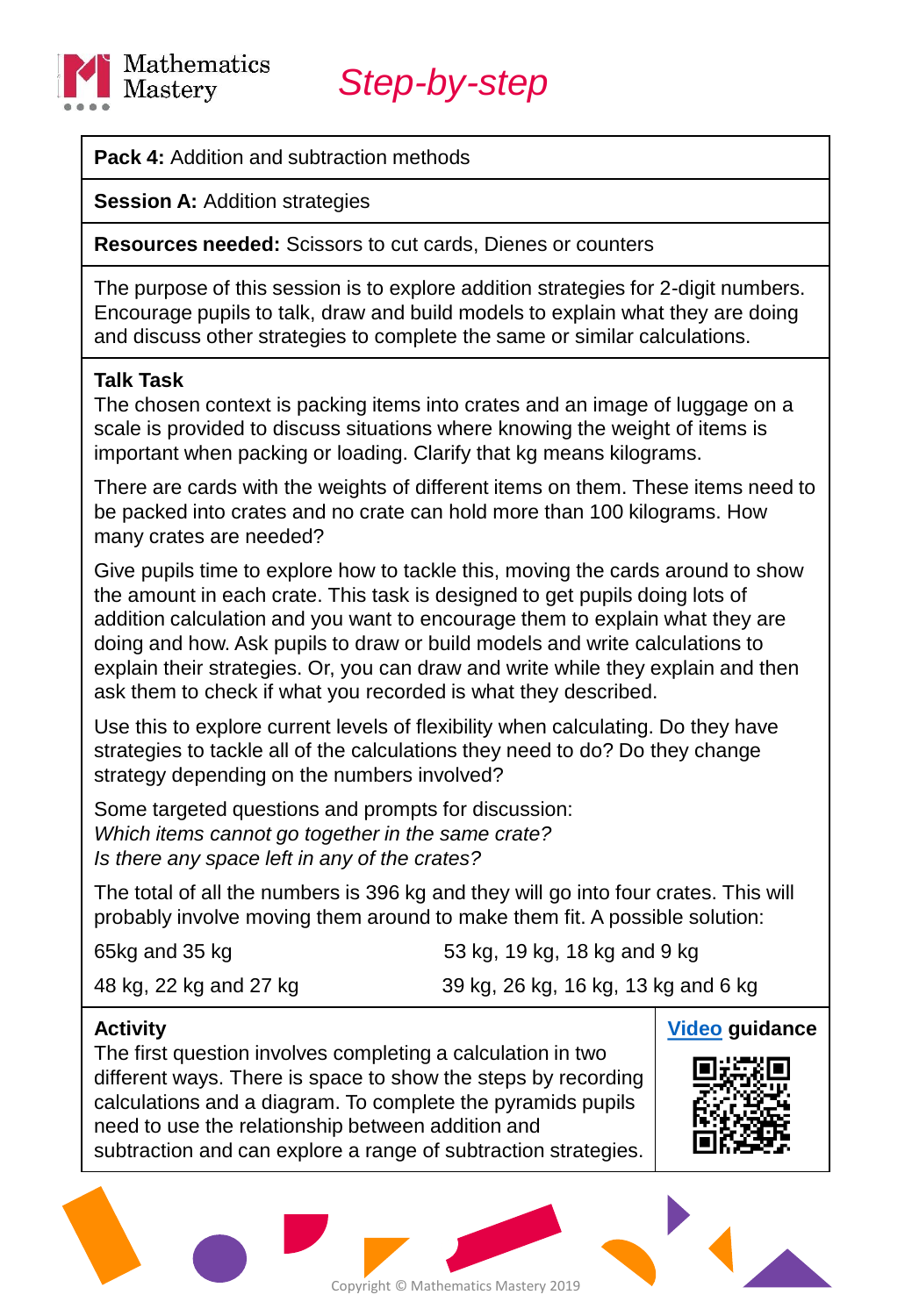# Pack 4 Session A **Activity:** Addition strategies

1) Add these numbers using two different strategies. Draw a diagram and write calculations to show the steps of what you did.

*Answers*



2) Complete the three pyramids so that each brick is the sum of the two bricks below.

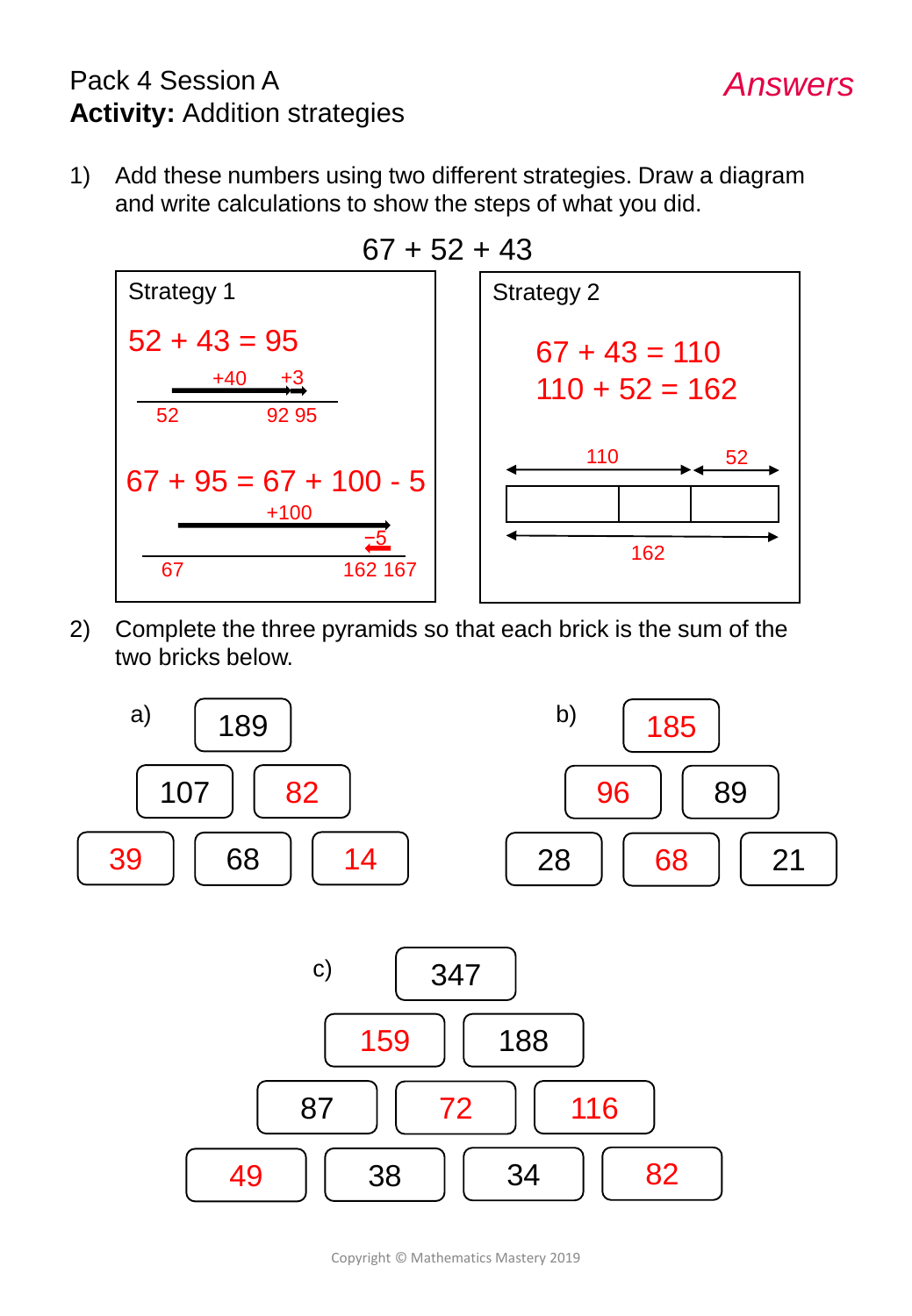

**Pack 4: Addition and subtraction methods** 

**Session B: Addition written method** 

### **Resources needed:** Dienes

The purpose of this session is to understand the written method for addition using Dienes as a tools for explaining each step. Then to explore other strategies for completing the same calculation to support development of flexibility when selecting how to calculate.

### **Talk Task**

Use the deliberate errors on the sheet to prompt a discussion about how the written method for addition works. *What can you say, do and write to help the person who made the errors understand?* Focus on supporting pupils to give a clear explanation of each step of the process using Dienes blocks.

The language of regrouping is useful when explaining the errors. This word highlights that the number is grouped in a different way, the value has not changed. *5 ones add 7 ones is 12 ones. Regroup ten ones for 1 ten. Write 2 in the ones place and a small 1 near the tens place. This ten needs to be included.*

Establish what the answer is and then use the number lines, calculations and bar models to discuss different strategies to complete the same calculation. Spend time describing each diagram and how it shows the calculations below each.

The written method partitions both numbers and adds the place value parts, regrouping where necessary.

The first number line shows adding on from 45.

The second number line shows a compensation strategy where 40 is added and then 3 is subtracted because that is the same as adding 37.

The bar model shows a strategy where the parts in the calculation are adjusted. One part is three more, the other part is three less, the total is the same.

Discuss if there are any other ways that the calculation could be completed. Discuss which strategy is the most efficient. There isn't a definite answer to this question, look for sensible reasons being given for the chosen answer.

#### **Activity**

The activity sheet addresses another common error of incorrectly lining up the digits, challenging pupils to correct and think about other results this error could produce. Pupils then complete calculations, using the space to show their working and thinking about other related calculations.



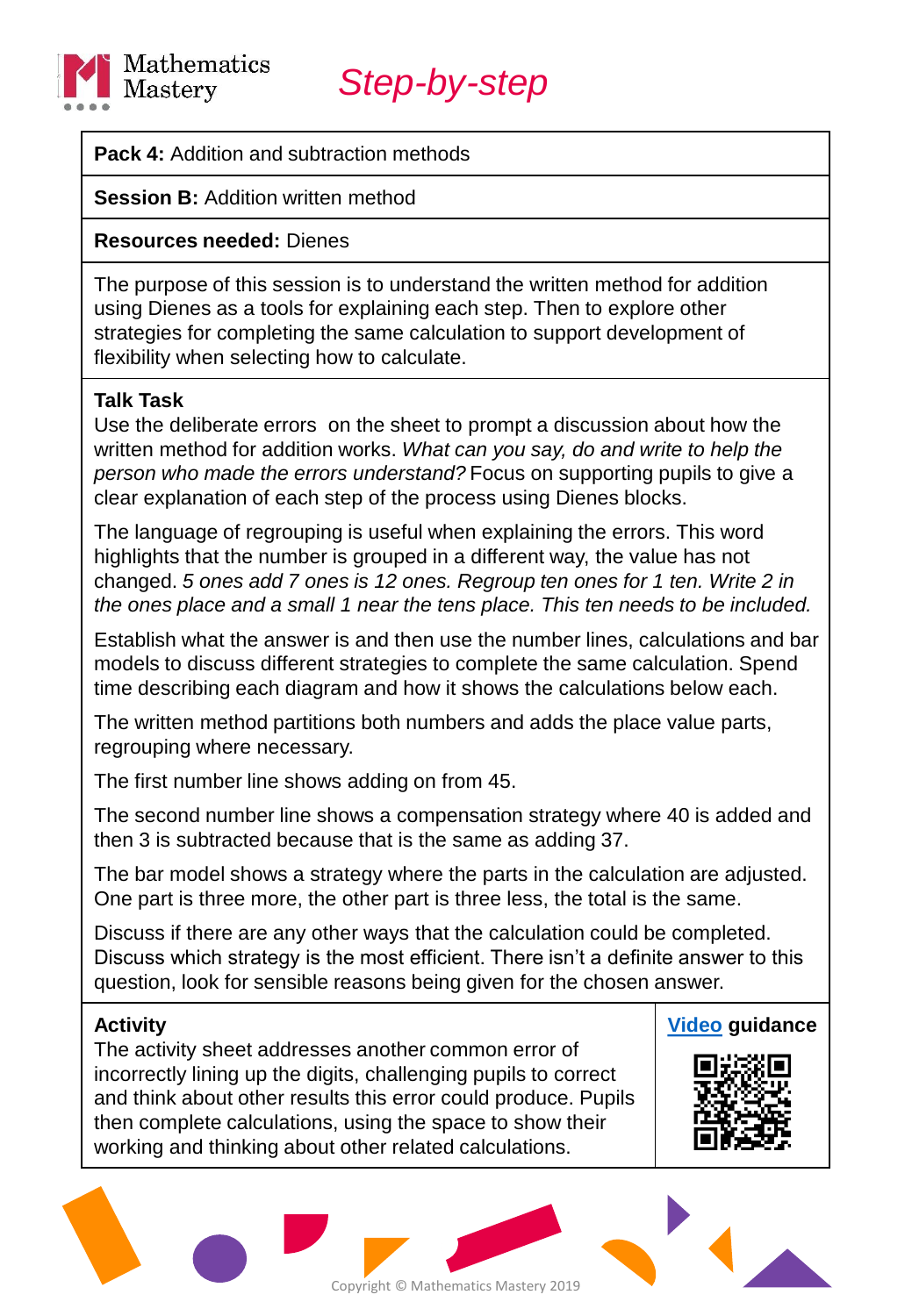# Pack 4 Session B **Activity:** Addition written method



*Answers*

1a) Correct Sara's error:



|  |  |  |  | b) If she makes the same error, what answer would she give for 324+49 |  |  |  |
|--|--|--|--|-----------------------------------------------------------------------|--|--|--|
|  |  |  |  |                                                                       |  |  |  |
|  |  |  |  |                                                                       |  |  |  |

| Sara's error: |  |  |  |  |  | <b>Correct calculation:</b> |  |
|---------------|--|--|--|--|--|-----------------------------|--|
| 3 2 4         |  |  |  |  |  | 3 2 4                       |  |
| $+ 4 9$       |  |  |  |  |  |                             |  |
| 8 1 4         |  |  |  |  |  | 3 7 3                       |  |
|               |  |  |  |  |  |                             |  |

| Correct calculation: |       |               |              |   |  |  |  |  |
|----------------------|-------|---------------|--------------|---|--|--|--|--|
|                      | 3 2 4 |               |              |   |  |  |  |  |
|                      |       |               |              |   |  |  |  |  |
|                      |       |               | 49           |   |  |  |  |  |
|                      |       |               |              |   |  |  |  |  |
|                      |       | $\mathcal{S}$ | $\mathbf{7}$ | 3 |  |  |  |  |
|                      |       |               |              |   |  |  |  |  |
|                      |       |               |              |   |  |  |  |  |

2) Complete each calculation using the space to show how you did it.

| a)                                               |                           | b)           |                  |  |  |  |  |  |
|--------------------------------------------------|---------------------------|--------------|------------------|--|--|--|--|--|
|                                                  | $398 + 24 = 422$          |              | $390 + 32 = 422$ |  |  |  |  |  |
|                                                  | $398 + 2 + 22$            |              | $390 + 10 + 12$  |  |  |  |  |  |
|                                                  | $+22$<br>$+2$             |              | $+10$<br>$+22$   |  |  |  |  |  |
| $\mathsf{C}$                                     | 398<br>422                |              | 390<br>422       |  |  |  |  |  |
|                                                  | $323 + 99 = 422$          | $\mathsf{d}$ | $330 + 92 = 422$ |  |  |  |  |  |
|                                                  | $323 + 100 - 1$<br>$+100$ |              | $330 + 100 - 8$  |  |  |  |  |  |
|                                                  |                           |              | $330 + 70 + 22$  |  |  |  |  |  |
| 323                                              | 422                       |              |                  |  |  |  |  |  |
| e) What other calculations have the same result? |                           |              |                  |  |  |  |  |  |
|                                                  | $399 + 23$                | $350 + 72$   | $298 + 124$      |  |  |  |  |  |
|                                                  | $324 + 98$                | $349 + 73$   | $289 + 133$      |  |  |  |  |  |
|                                                  |                           |              |                  |  |  |  |  |  |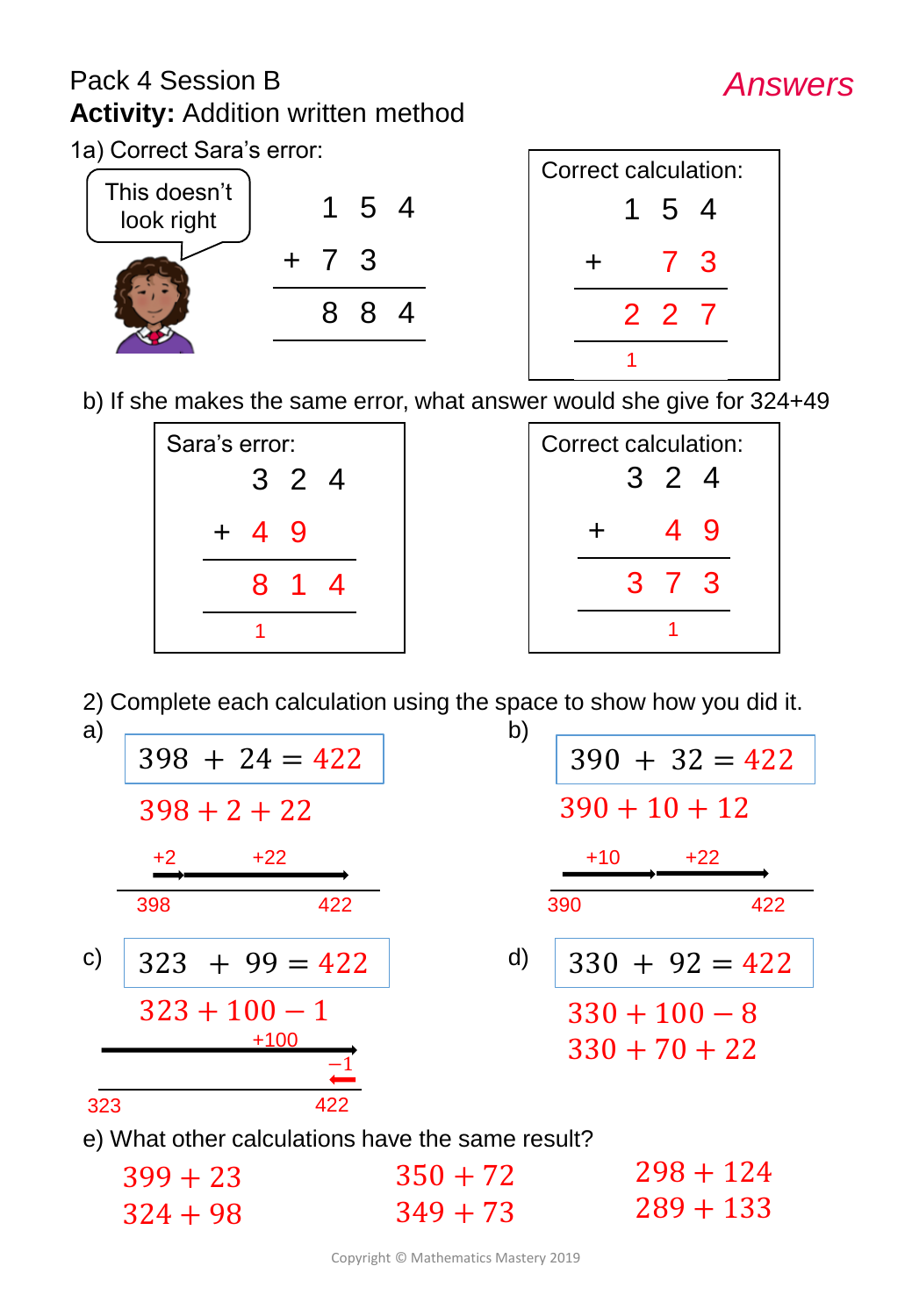

**Pack 4: Addition and subtraction methods** 

**Session C: Subtraction written method** 

**Resources needed:** Different coloured pens to draw arrow. Money

The purpose of this session is to explore subtraction strategies for 2-digit numbers by completing the same calculations in different ways.

#### **Talk Task**

Discuss the speech bubble and ask pupils to explain what information is known about the situation and what else they could work out.

*He has £45 and he wants £72. I can work out how much more he needs to save.*

Look at each strategy for working this out. Take the time to connect the calculations to the arrows on the number lines. Asking pupils to describe how the arrows show the steps of the strategy.

Make sure that at some point you refer back to the situation to say that he needs to save £27 more to be able to buy the item.

For the last strategy, a number line is not provided. Instead money is shown and speech bubbles are shown. Act out the situation to help pupils visualise what is happening.

*I have £45.* (Place money in jar) *Now I have £50.* (Place money in jar) *Now £70.*  (Place money in jar and make a clink noise) *Now £72.*

This strategy uses counting on to find the difference between 45 and 72. Ask pupils to draw a number line to show this strategy. The line will be different to the ones on the sheet because it shows that 27 is the distance between 45 and 72 rather than 45 is the distance between 27 and 72. As a result, you may need to repeat the actions above to help pupils think about what they are trying to show. Encourage them to think about where they are starting, what arrows to draw, in what direction and what labels to write.

Extend the activity by creating a similar experiences with a situation involving another subtraction calculation.

#### **Activity**

The activity sheet provides four descriptions of ways to complete the same calculation. For each, pupils are to draw arrows on a number line to show the strategy. Then they choose two different strategies and show the steps by writing calculations and drawing a diagram.



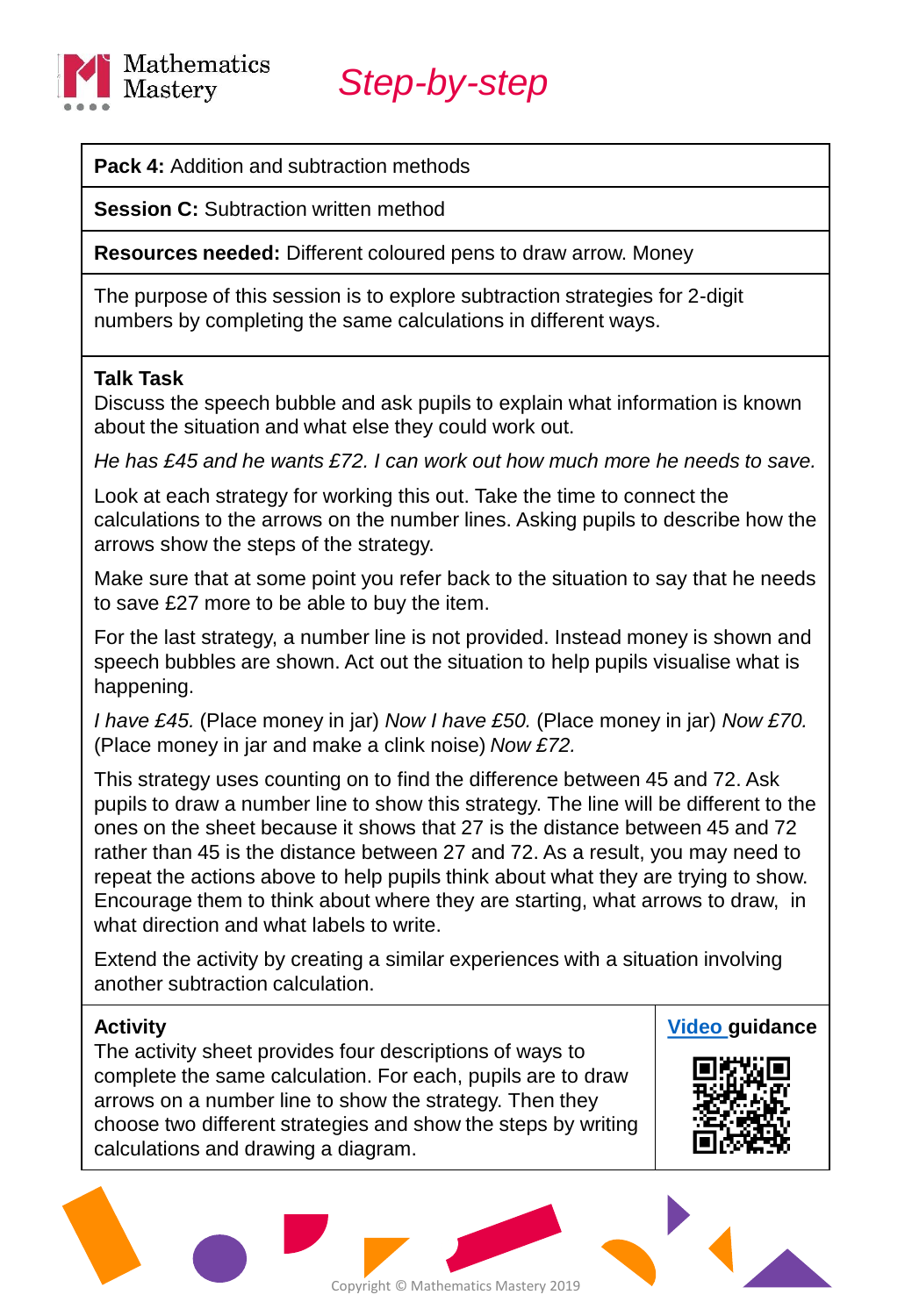# Pack 4 Session C **Activity:** Subtraction strategies

- *Answers*
- 1) Draw arrows on each diagram to show the strategy that is described  $63 - 48$



2) Calculate 135 − 98 in two different ways and draw a diagram to show each. There are many possible strategies and diagrams

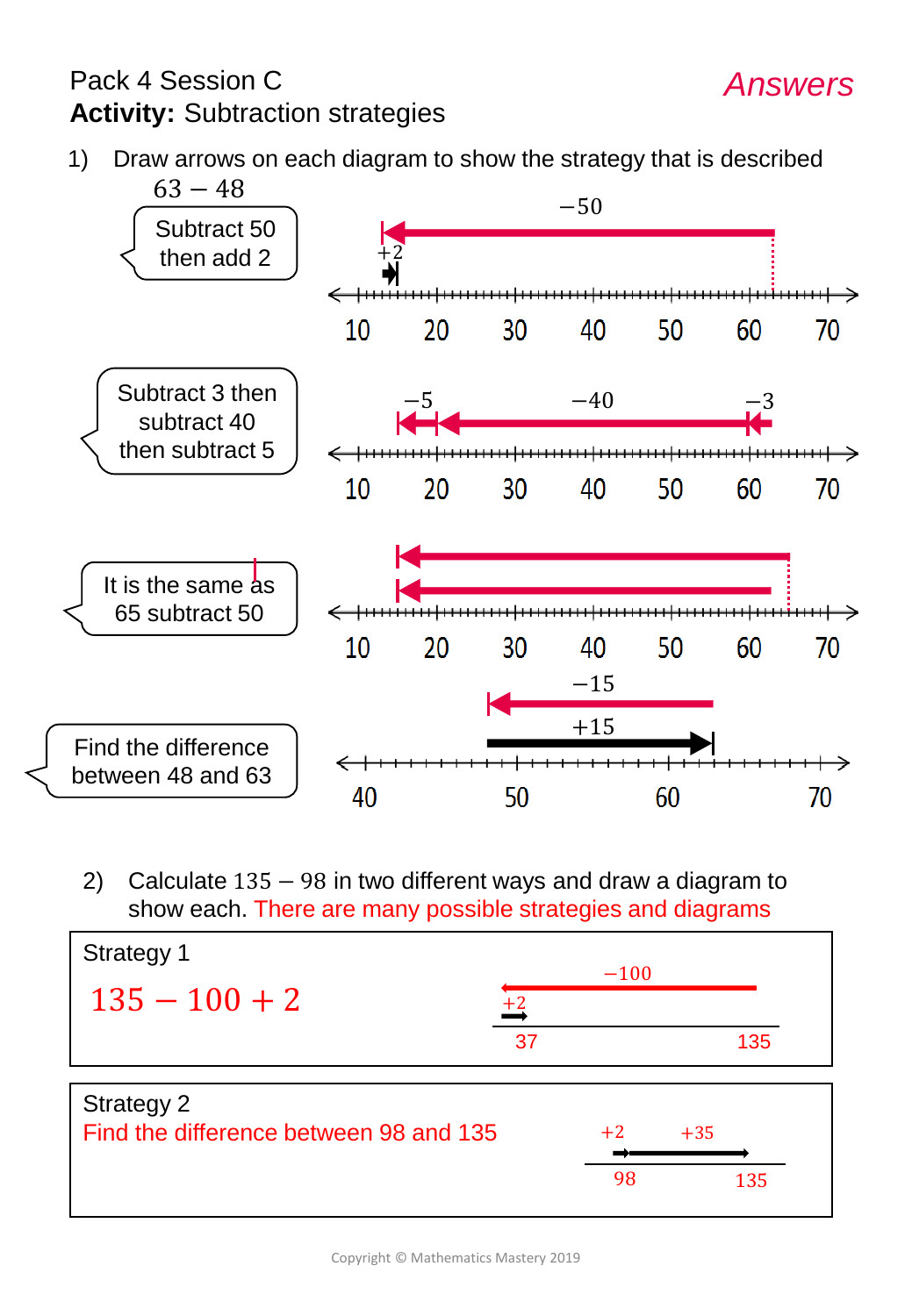

#### **Pack 4: Addition and subtraction methods**

**Session D:** Subtraction written method

#### **Resources needed:** Dienes

The purpose of this session is to understand the written method for subtraction, using Dienes as a tool for explaining each step. There is a focus on the role of regrouping and identifying when and where it will happen.

#### **Talk Task**

Use the deliberate errors on the sheet to prompt a discussion about how the written method for addition works. *What can you say, do and write to help the person who made the error understand?* Focus on supporting pupils to give a clear explanation of each step of the process using Dienes blocks.

The word 'regroup' is useful: *5 ones is greater than 2 ones so I need to regroup. Regroup 1 ten for 10 ones. Cross out 8 and write 7 and write 1 beside the 2.*  Have pupils point to these as they explain regrouping. *8 tens and 2 ones is the same as 7 tens and 12 ones. 12 ones subtract 5 ones is 7 ones.*

Repeat with another example, asking pupils to think of an error that could be made for 76 − 48 and clearly explaining how to complete correctly.

For the next section, challenge pupils to generate examples that:

- do not involve regrouping
- involve regrouping from the tens to the ones
- involve regrouping from the hundreds to the tens
- involve regrouping from the hundreds and from the tens

Ask: *What digits can go in each box so that the calculation…?*

Success with the subtraction algorithm needs secure understanding that a number can be grouped in different ways. During this task focus on the way that 243 is grouped for each example generated. Use the images of Dienes and the calculations to discuss when each way of grouping is needed and why.

Extend the activity by saying a number to subtract from 243 and pupils point to the representation of Dienes that is needed.

Copyright © Mathematics Mastery 2019

#### **Activity**

The activity sheet provides similar experiences where pupils demonstrate understanding of the written method for subtraction.

Extend the activity by selecting calculation that could be completed with a more efficient strategy.



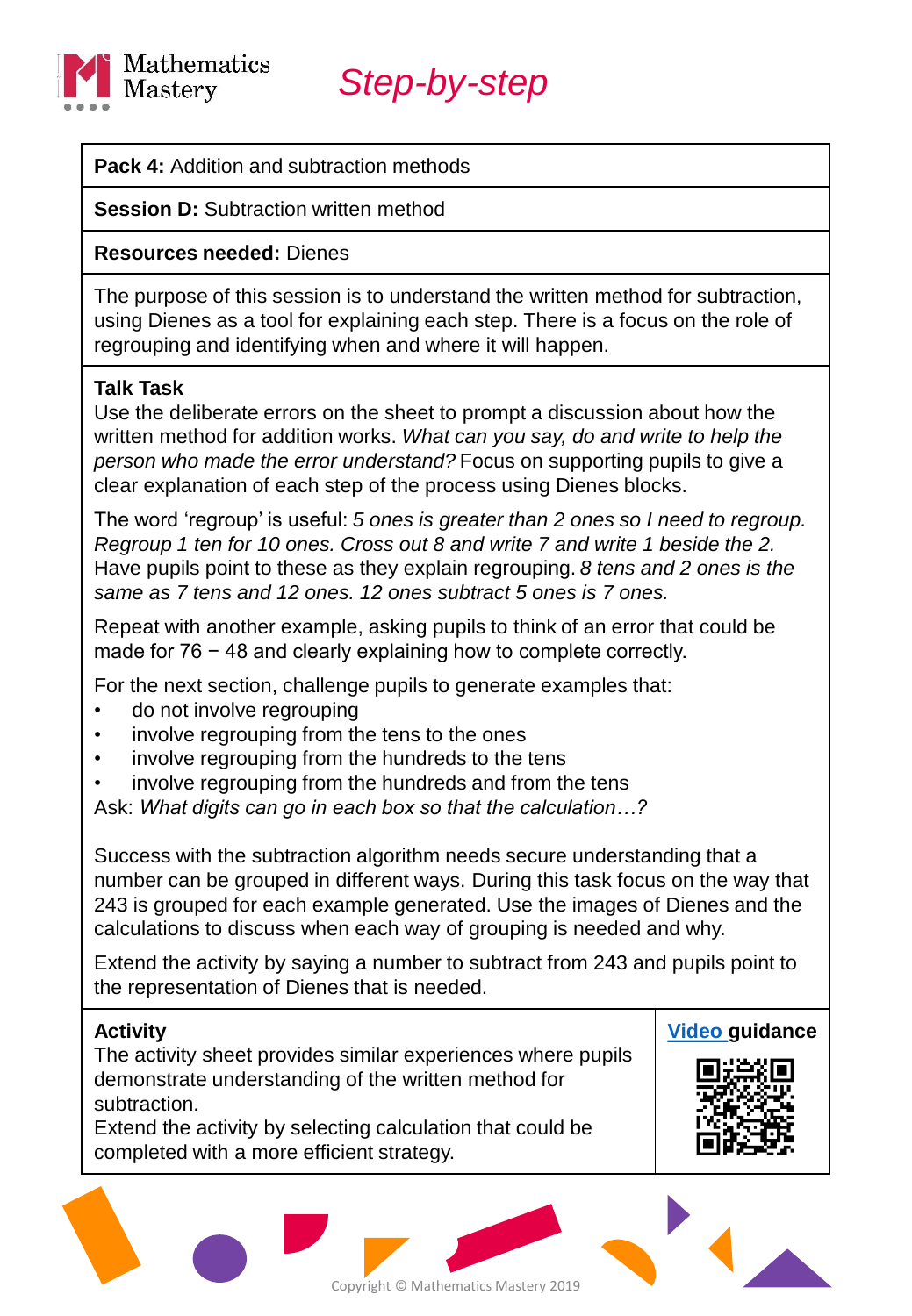# Pack 4 Session D **Activity:** Subtraction written method

1) Work out the missing digits to correctly complete each calculation.

| a) |                |             |  |  |                   |  | C) |  |                     |  |
|----|----------------|-------------|--|--|-------------------|--|----|--|---------------------|--|
|    | 5 <sup>3</sup> |             |  |  | $5\quad 1\quad 6$ |  |    |  | $3 \quad 8 \quad 4$ |  |
|    | $-36$          |             |  |  | $-224$            |  |    |  | $-326$              |  |
|    |                | $1 \quad 7$ |  |  | $2\quad 9\quad 2$ |  |    |  | 5 8                 |  |
|    |                |             |  |  |                   |  |    |  |                     |  |

- 2) Choose numbers that will create calculations that will need
- 

a) regrouping once b) regrouping twice





*Answers*

# 357, 291, 89, … 397, 298, 96, …

3) Write subtraction calculations with the answer 167 and sort them:

do not involve regrouping  $298 - 131 = 167$  $189 - 22 = 167$  $478 - 311 = 167$